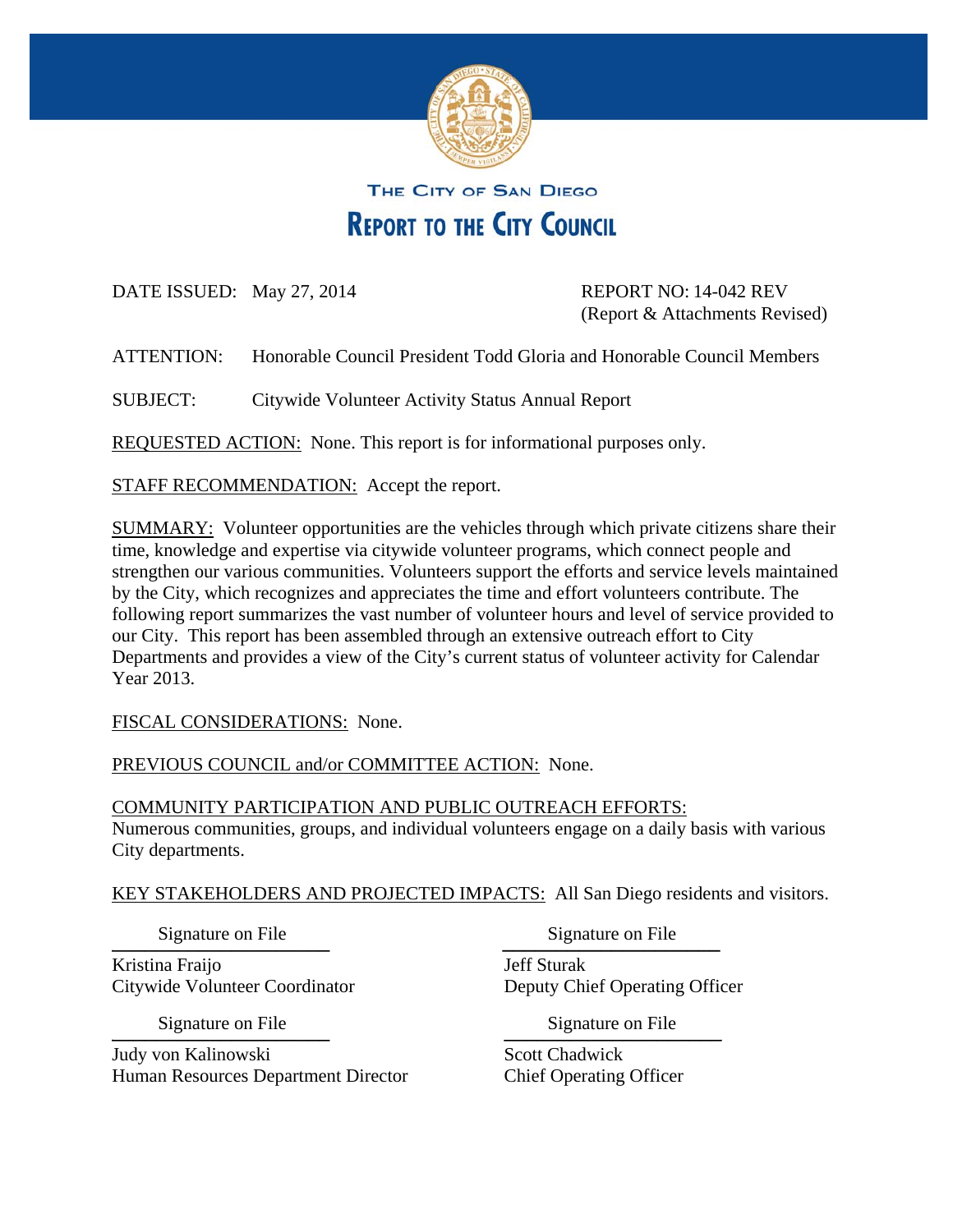# **2013 Annual Citywide Volunteer Activity Status Report**



# **City of San Diego Human Resources Department May 2014**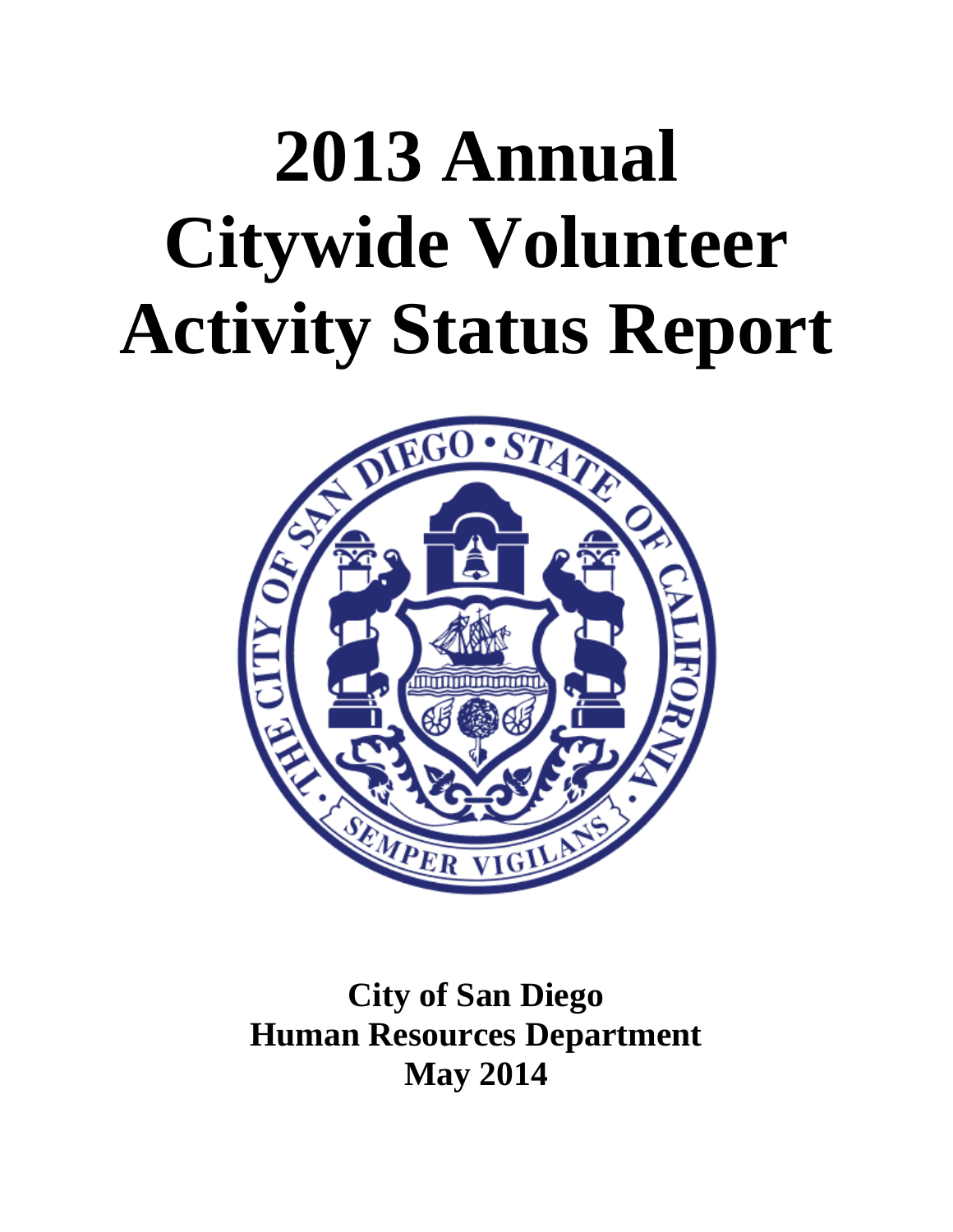# **EXECUTIVE SUMMARY**

# REVISED

The City of San Diego's population is approximately 1.3 million, thus making it the eighth largest city in the nation and the second largest city in California. Volunteers assist the City's workforce in enhancing services to the public by performing tasks beyond the capacity and scope of current City employees, including fundraising efforts. Consistent with City Council Policy 300-01, a volunteer is defined as one who offers their time and efforts to support a city service or undertaking without paid compensation by the City.

Volunteers represent the City's diversity and include seniors, minorities, students, professionals, families, active and non-active military, faith-based and community groups, to name a few. For example volunteers serve as visitor center docents, seasonal sport coaches and literacy tutors to help with the day to day success of environmental projects, recreation, youth and adult programs.

According to the Independent Sector, a national, nonpartisan coalition of nonprofits, the estimated dollar value of a California volunteer in 2013 was \$26.35 per hour. The total number of volunteer hours received by the City for Calendar Year 2013 was 533,150 with a value of \$14 million citywide. The number of volunteers reported was 27,583.

For purposes of this report, City departments were asked to provide their current volunteer activity information for Calendar Year 2013. The following departments reported volunteer activity that supported programs and services and will be further discussed in this report:

Office of the City Attorney City Clerk City Comptroller Commission for Arts & Culture Development Services Fire-Rescue Human Resources

Library Park & Recreation Police Public Utilities Purchasing and Contracting Transportation and Storm Water

#### **Use of Volunteers**

The Memorandum of Understanding (MOU) of each recognized employee organization includes language on the use of volunteers. The City recognizes that volunteers are not intended to reduce or displace the work performed by bargaining unit employees, nor intended to supplant current vacant positions, nor intended to take on current position responsibilities to produce savings.

#### **Volunteer Management**

The Citywide Volunteer Coordinator positioned in the Human Resources Department reviews and approves all proposed volunteer programs and volunteer opportunities. This action ensures labor considerations, risk management issues, and legal concerns are met. The Citywide Coordinator also develops increased outreach efforts, connects potential individual and group volunteers to available opportunities citywide, and develops a Citywide Volunteer Manual and Recognition Program.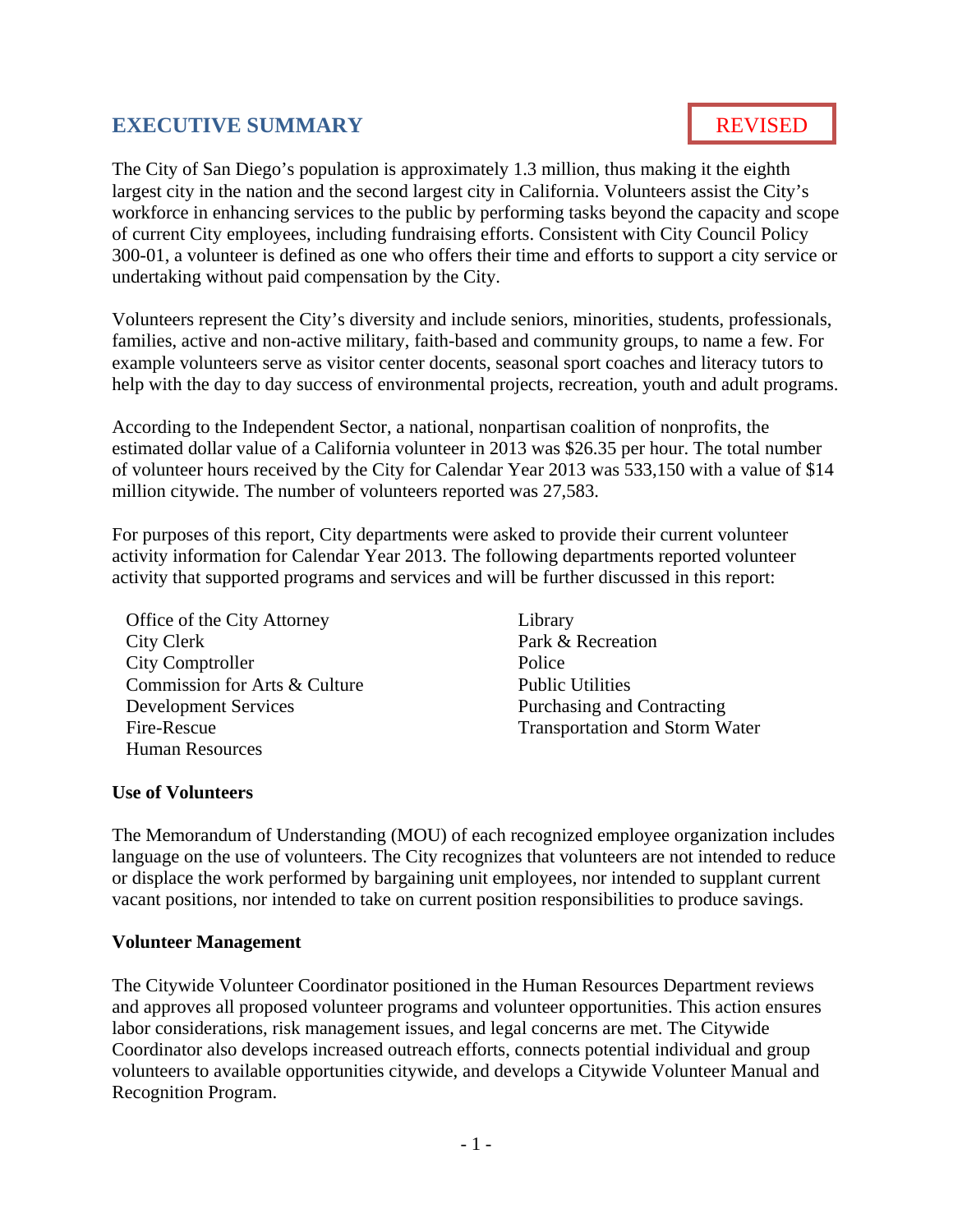The Citywide Volunteer Office serves as liaison to several departments to support large volunteer group participation in environmental and beautification project coordination. Some of the ongoing partners include: I Love a Clean San Diego, Rock Church, Bishop's School, local US Military installations, and San Diego Community College District.

At the end of 2013, the Citywide Volunteer Office launched a Twitter account (@SDVolunteers) to extend the technological reach of the Volunteer Program. Thus far, Twitter has been a platform to successfully promote volunteer opportunities, connect with community members and local partners and recognize outstanding volunteers.

In Calendar year 2013, the Citywide Volunteer Office responded to over 2,000 requests for volunteer opportunities via phone and its online Opportunity Request Form. Between forty percent (40%) and forty-two percent (42%) of volunteer inquiries demonstrated interest in library services, park and recreation, and in providing office-related assistance. More than seventy-five percent (75%) of the respondents were individuals. There was no significant difference among those seeking long term vs. short term volunteer opportunities. Fifteen percent (15%) of those requesting volunteer opportunities were minors and thirty-one percent (31%) were interested in a student internship.

| <b>Opportunity Request Form Reponses</b>                                                                   |                   |                   |  |  |  |  |
|------------------------------------------------------------------------------------------------------------|-------------------|-------------------|--|--|--|--|
|                                                                                                            | # of Volunteers   | % of Volunteers   |  |  |  |  |
| <b>Volunteer Opportunity Interest Area</b>                                                                 | <b>Interested</b> | <b>Interested</b> |  |  |  |  |
| <b>Community Support: Library Services</b>                                                                 | 642               | 42%               |  |  |  |  |
| Community Support: Park and Recreation                                                                     | 641               | 42%               |  |  |  |  |
| <b>Office Assistance</b>                                                                                   | 607               | 40%               |  |  |  |  |
| <b>Community Beautification</b>                                                                            | 505               | 33%               |  |  |  |  |
| Student Internship                                                                                         | 470               | 31%               |  |  |  |  |
| <b>Senior Citizen Services</b>                                                                             | 459               | 30%               |  |  |  |  |
| Police Support                                                                                             | 439               | 29%               |  |  |  |  |
| Litter Clean Up                                                                                            | 397               | 26%               |  |  |  |  |
| Other-Individual                                                                                           | 356               | 23%               |  |  |  |  |
| <b>Youth Sports Coach</b>                                                                                  | 309               | 20%               |  |  |  |  |
| Fire-Rescue                                                                                                | 306               | 20%               |  |  |  |  |
| <b>Habitat Restoration</b>                                                                                 | 300               | 20%               |  |  |  |  |
| Other-Group                                                                                                | 221               | 14%               |  |  |  |  |
| <b>Court Referred Community Service</b>                                                                    | 220               | 14%               |  |  |  |  |
| Lifeguard Support                                                                                          | 191               | 12%               |  |  |  |  |
| The Citywide Volunteer Office received 1536 volunteer requests submitted through the web-based Opportunity |                   |                   |  |  |  |  |

The Citywide Volunteer Office received 1536 volunteer requests submitted through the web-based Opportunity Request Form. On average each inquiry expressed interest in 4 different volunteer opportunities.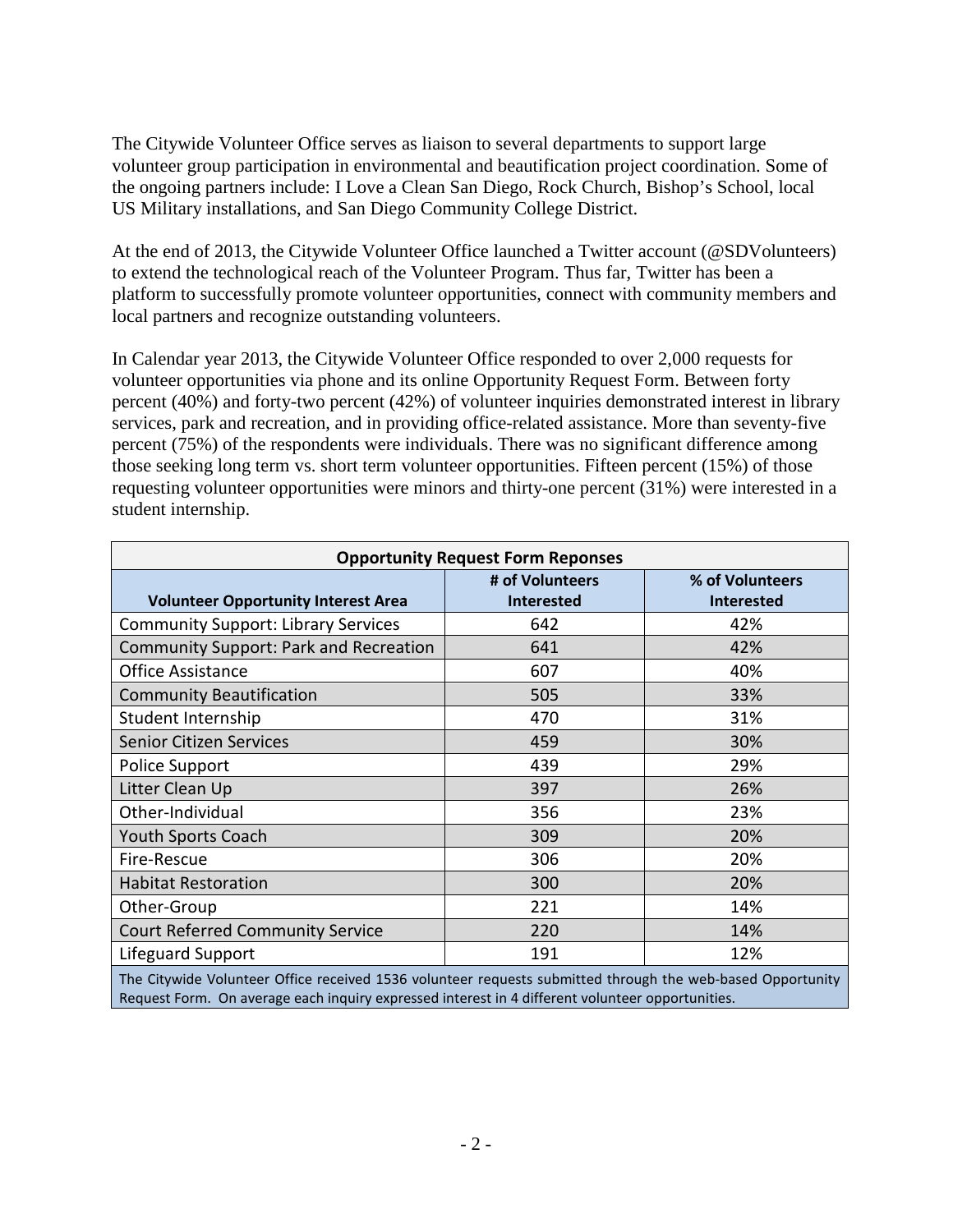| <b>Requests Sorted by Term Length</b>   |                                                  |                   |  |  |  |  |
|-----------------------------------------|--------------------------------------------------|-------------------|--|--|--|--|
| # of Volunteers<br>% of Volunteers      |                                                  |                   |  |  |  |  |
| Term                                    | <b>Interested</b>                                | <b>Interested</b> |  |  |  |  |
| Short-Term                              | 798                                              | 52%               |  |  |  |  |
| Long-Term                               | 697                                              | 45%               |  |  |  |  |
|                                         | <b>Requests Sorted by Volunteer Type</b>         |                   |  |  |  |  |
| <b>Volunteer Type</b>                   | # of Volunteers                                  | % of Volunteers   |  |  |  |  |
| Individual                              | 1169                                             | 76%               |  |  |  |  |
| Group                                   | 186                                              | 12%               |  |  |  |  |
| Non-Profit Agency                       | 89                                               | 6%                |  |  |  |  |
| Other                                   | 92                                               | 6%                |  |  |  |  |
|                                         | <b>Minors Requesting Volunteer Opportunities</b> |                   |  |  |  |  |
| Volunteer is/is not a Minor             | # of Volunteers<br>% of Volunteers               |                   |  |  |  |  |
| Volunteer is a Minor                    | 232                                              | 15%               |  |  |  |  |
| Volunteer is not a Minor<br>85%<br>1304 |                                                  |                   |  |  |  |  |

#### **Volunteer Recognition**

Coinciding with the 2013 National Volunteer Recognition Week, the City coordinated an annual recognition event to acknowledge and celebrate exceptional effort and service of 40 outstanding volunteers. Volunteers support service in the following programs: Community Emergency Response Team, Civic Dance Arts Program, Senior Citizen Services, Retired Senior Volunteer Patrol, Therapeutic Recreation Services, San Diego Junior Lifeguards, City Clerk Archival Assistance Program, Public Works Design Section Volunteer Program, READ/San Diego, Law Library Assistance Program, and Crisis Intervention.

Last year (2013), the Citywide Volunteer Office distributed over 5,000 complimentary museum passes, compliments of Balboa Park Cultural Partnership, to City and nonprofit volunteers who volunteered a minimum of 10 hours per month, throughout San Diego. Over 4,000 of the recipients were volunteers in various City departments, while nearly 1,000 of the recipients contributed to City services via local nonprofits.

#### **City's Internship Program**

In some cases, program support by volunteers is achieved through the City's Internship Program<sup>[1](#page-4-0)</sup>. This program allows for individuals enrolled in a verified school to intern in City departments for no more than one year and not more than 20 hours per week during the academic year. Interns may be paid or unpaid and do not perform on-going work assignments or replace budgeted vacant positions.

The City's Internship Program is designed to provide students with practical working experience, which complements their academic coursework. The City maintains several partnerships with local universities and high schools. For this report, only unpaid interns have been counted.

<span id="page-4-0"></span><sup>&</sup>lt;sup>1</sup> See attachment 1 "City Internship Program" memo dated October 10, 2013.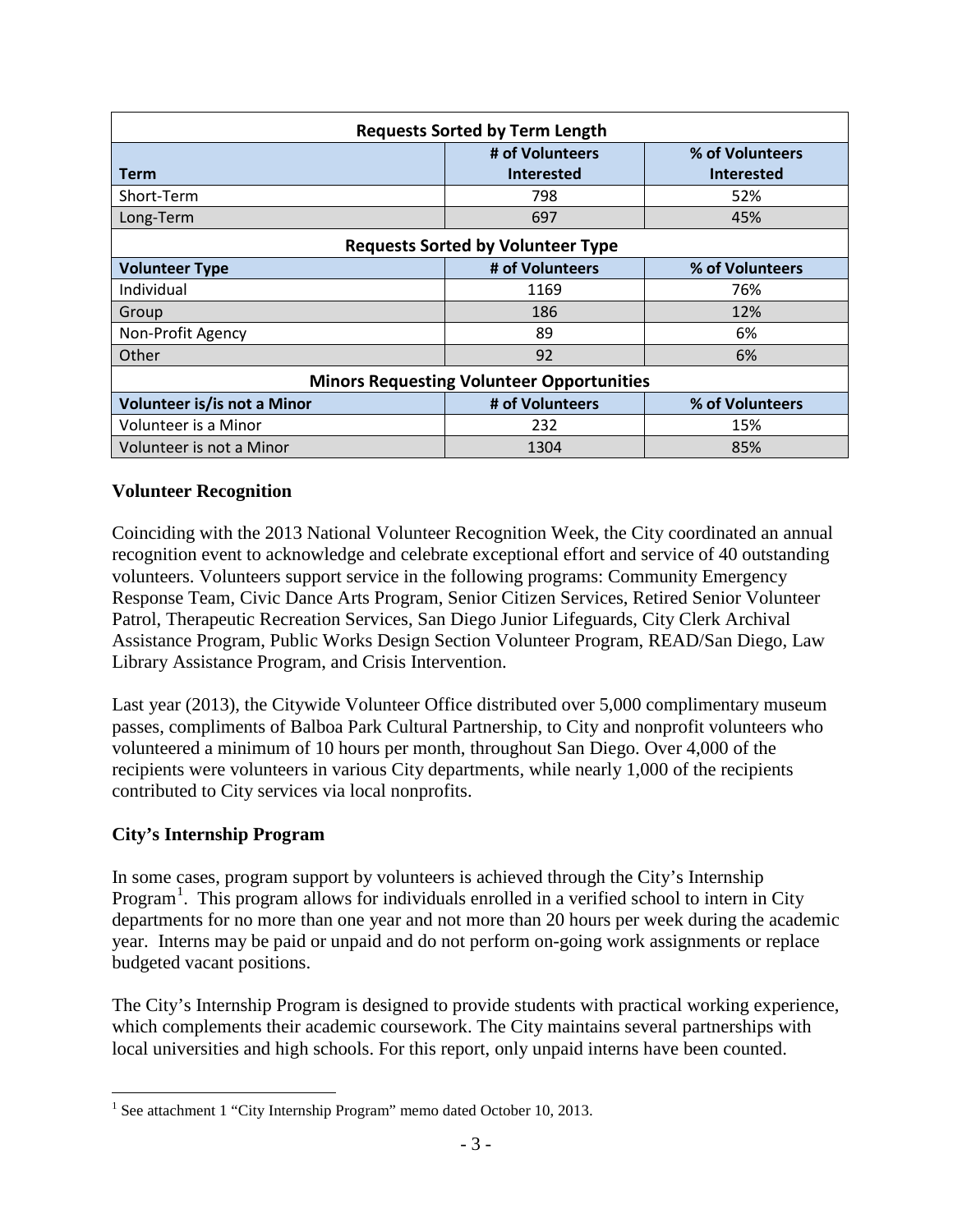#### **Volunteer Training**

Volunteers must be supervised by City staff to ensure safety and adherence to all applicable rules and regulations. Training is provided by Departments and is specific to each volunteer opportunity. Some activities require volunteer interns to pass a background clearance process and provide proof of personal information or school enrollment prior to volunteering. All department program-support volunteers are required to complete a participation agreement.

Fingerprint scanning is performed by the Personnel Department and the cost is paid from the City's General Fund. The Police Department performs the fingerprinting which is submitted to the State of California Department of Justice, FBI and local police department for the criminal history records of potential volunteers. The current cost per volunteer scan invoiced is \$15.00 by the DOJ and \$17.00 by the Federal Government. The City requires that volunteers who supervise and work directly with youth, seniors, or persons with disabilities, or who volunteer in a minimally supervised environment are to be fingerprinted.

Under the purview of the City of San Diego Clerk's Office exists additional opportunities to serve as a volunteer on a variety of boards and commissions. For this report, volunteer data for those serving on the City's boards and commissions was not included.

#### **Volunteer Support Costs**

While volunteer activity is a cost effective effort, it is not cost free and City departments may incur expenses in order to support volunteer efforts. Examples of expenses by City departments may include; fingerprinting, uniforms, books, trainings, office supplies, vehicle maintenance, wireless communication devices (radios), computer stations, parking validation, personal protective equipment, and costs associated with volunteer recognition.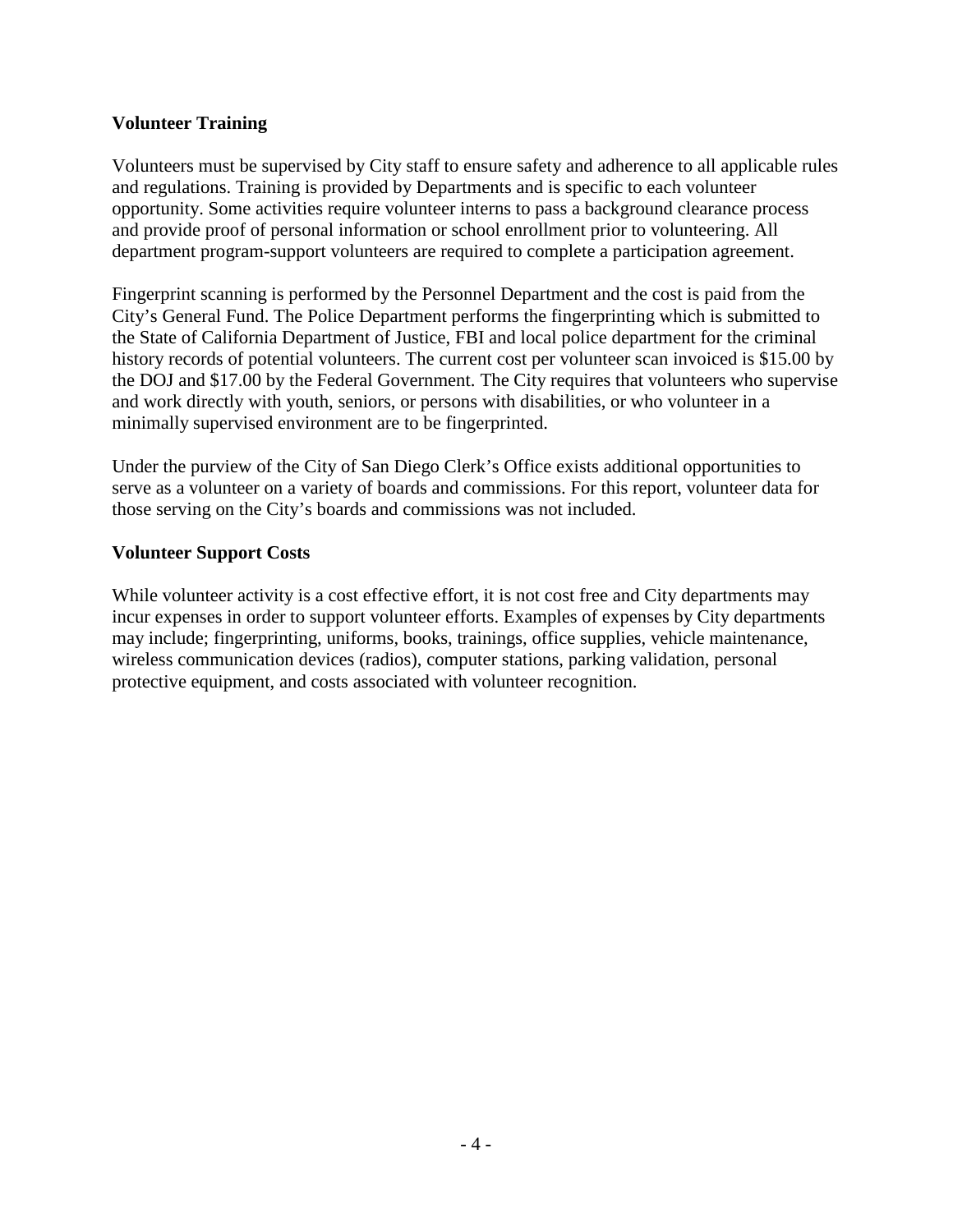# **DEPARTMENT DETAIL**

Based on the information submitted, the total amount of volunteers serving Citywide was 27,583 for a total of 533,150 hours. **Table 1** displays reported annual volunteers and volunteer hours for Calendar Year 2013 by department.

| <b>Departments</b>                     | <b>Annual Volunteers</b> | <b>Annual Volunteer Hours Served</b> |
|----------------------------------------|--------------------------|--------------------------------------|
|                                        |                          |                                      |
| Attorney                               | 118                      | 19,364                               |
| <b>City Clerk</b>                      | 40                       | 4,297                                |
| <b>Commission for Arts and Culture</b> | 15                       | 1,154                                |
| Comptroller                            | $\overline{2}$           | 830                                  |
| <b>Development Services</b>            | 18                       | 720                                  |
| <b>Fire Rescue</b>                     | 472                      | 2,100                                |
| <b>Human Resources</b>                 | 3                        | 180                                  |
| Library                                | 3,716                    | 150,805                              |
| Park and Recreation                    | 22,275                   | 178,058                              |
| Police                                 | 675                      | 173,185                              |
| <b>Public Utilities</b>                | 244                      | 1,297                                |
| Purchasing & Contracting               | 4                        | 1,015                                |
| Transportation & Storm Water           |                          | 145                                  |
| <b>Grand Total</b>                     | 27,583                   | 533,150                              |

**Table 1. 2013 Department Volunteer Activity**

#### **Community Services**

#### **Park & Recreation**  *Annual Number of Volunteers: 22,275 Annual Amount of Hours Volunteered: 178,057*

The Park and Recreation Department maintains the largest number of volunteers citywide and has 1.00 FTE position dedicated exclusively as a "Volunteer Coordinator." The Department's 22,275 volunteers represent eighty percent (80%) of total volunteers citywide and account for 178,087 hours of service.

Some volunteer programs within the park and recreation department includes community recreational events, open space and developed regional parks habitat restoration events, litter abatement, trail maintenance projects, senior and therapeutic recreation events, golf marshalling,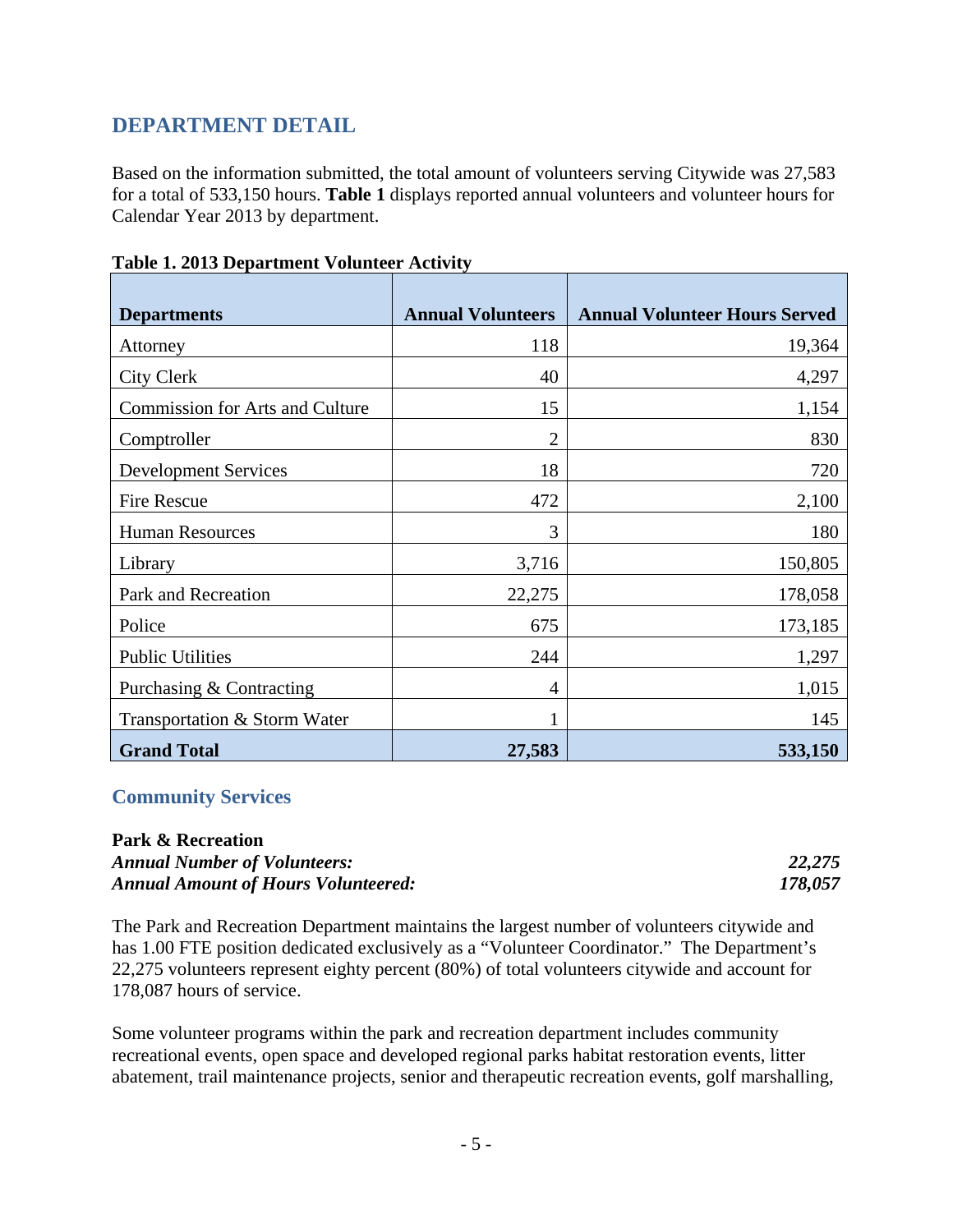visitor center docents at regional parks, office interns, athletic, dance, craft, and fitness programs, numerous special events, and court referrals for individuals involved in minor infractions.

The department's volunteer activity produces numerous partnerships with the City including, environmental preservation groups, friends of parks or canyons foundations, recreation councils, faith-based organizations, dance and youth sports organizations.

#### **Library** *Annual Number of Volunteers: 3,716 Annual Amount of Hours Volunteered: 150,804*

The majority of Library Department volunteers serve as computer lab assistants, story-time readers, and arts and craft instructors. Volunteers support shelving and mending books and provide help with library gifts and support for the Summer Reading Program.

The San Diego Adult Literacy Program has volunteer literacy tutors teaching basic reading skills to English speaking adults on a "one-on-one" basis. In addition, volunteers continue to support the literacy program as family literacy assistants, office assistants, library lab assistants, and special events assistants.

Additionally, volunteer efforts support other literacy programs designed to benefit patrons with physical and mental disabilities, seniors and families and youth from lower income communities. The department is also supported by three boards and/or commissions: Friends of READ, the Library Commission, and the Library Foundation Board.

| <b>Commission for Arts and Culture</b>     |       |
|--------------------------------------------|-------|
| <b>Annual Number of Volunteers:</b>        |       |
| <b>Annual Amount of Hours Volunteered:</b> | 1,154 |

Within the Commission's Public Art Program, volunteers play an important role in reviewing applications and selecting artists for public art commissions. For the Allocations Programs, volunteers are instrumental in evaluating and ranking applications for funding.

#### **Public Safety**

| <b>Police</b>                              |         |
|--------------------------------------------|---------|
| <b>Annual Number of Volunteers:</b>        | 675     |
| <b>Annual Amount of Hours Volunteered:</b> | 173,185 |

The Police Department administers the Retired Senior Volunteer Patrol (RSVP), which includes citizens 50 years and older. These volunteers perform license plate reading to recover vehicles; conduct "You Are Not Alone" (YANA) checks, support schools to develop child safety fingerprint programs, provide "McGruff Crime Dog Crime Prevention" programs, and may assist patrol officers with directing traffic.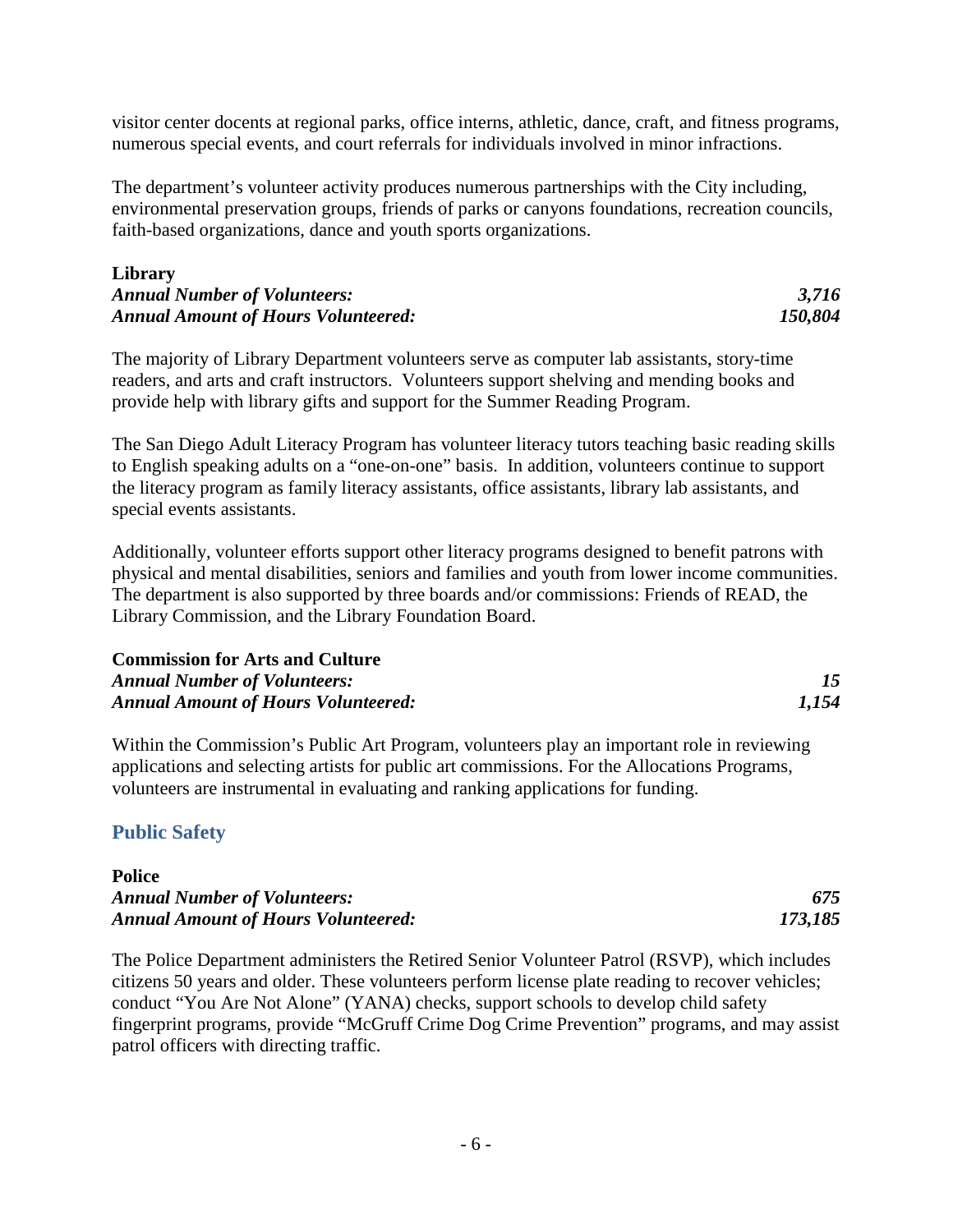The Volunteers In Policing (VIPs) is a community resource available to answer police-related questions and to help coordinate the Ride Along Program. Some VIPs have specialized skills and work in specific fields, such as coordinating the department's Speakers Bureau and Crime Prevention through Environmental Design (CPTED).

Crisis Interventionists are on call 24 hours a day and respond to traumatic incidents to help officers by comforting distraught family members and putting them in touch with resources they will need once the immediate crisis has passed. By interacting with the family, Crisis Interventionists allow officers to clear scenes and respond to other calls for service.

Police Reserves are POST trained, volunteer police officers who work patrol alongside paid, sworn officers. Reserves officers maintain their training levels the same as paid sworn officers and have the same powers of arrest as a police officer.

Police Cadets are young volunteers (16-21 years old) who assist officers with a variety of activities. Cadets attend numerous city events in their official capacity as cadets. They also participate in ride-alongs with sworn officers and are afforded the opportunity to learn about law enforcement careers. Cadets interested in law enforcement careers may use their experiences as Cadets should they decide to become sworn officers.

#### **Fire-Rescue** *Annual Number of Volunteers: 472 Annual Amount of Hours Volunteered: 2,100*

In 2003, the City implemented a community-based program developed and led by Fire-Rescue Department called Community Emergency Response Teams San Diego (CERT San Diego<sup>[2](#page-8-0)</sup>). CERT San Diego volunteers take on leadership roles within their communities to provide assistance to support the Incident Command System to train citizens to get through the first 72 hours when emergency services are overwhelmed. Volunteers complete a six week academy trained by department uniformed personnel in order to serve on a team. Training provided by the American Red Cross, FEMA, and countywide CERT drills supplement the training provided by the department to keep City expenses at a minimum.

Fire Cadets are young volunteers (16-21 years old) who receive training in fire service. These young adults engage with Fire Rescue Department employees though hands on, didactic, ridealongs and at community outreach events.

The San Diego Junior Lifeguard Foundation supports the Junior Lifeguard Program by hosting fundraising events, which help buy equipment and fund outreach efforts to underprivileged youth throughout San Diego to participate in the youth vocational program.

<span id="page-8-0"></span> $2$  Additional information on CERT San Diego can be located on the City's web site: <http://www.sandiego.gov/fire/services/cert/>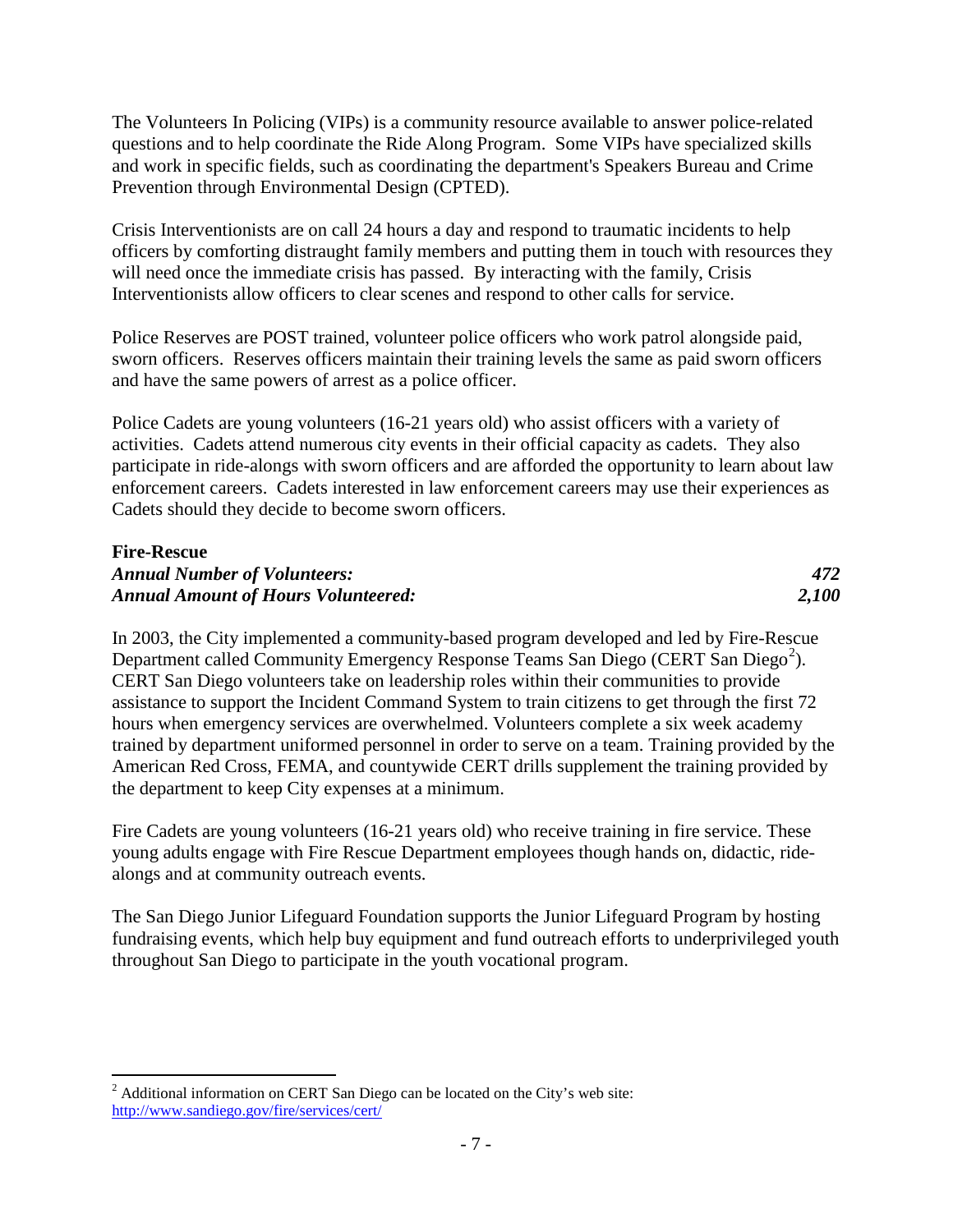#### **Non-Mayoral**

#### **Office of the City Attorney** *Annual Number of Volunteers: 118 Annual Amount of Hours Volunteered: 19,364*

Volunteers in the City Attorney's Office consist of law library assistants, volunteer attorneys, legal interns supporting civil litigation, investigative interns in partnership with SDSU's Criminal Justice Program and interns supporting paralegal and administrative activities. The majority of the department's volunteers are in the Criminal Division, where student interns seek volunteer opportunities for school credit.

Legal interns are supervised by Deputy City Attorneys and assist in drafting pleadings and research. Investigative interns assist with obtaining cases, supporting minor transcriptions, and observing trials, motions, and interviews. The USD Paralegal Intern Program provides interns to learn basic paralegal duties under the supervision of Paralegals in the department.

The City Attorney's office acquires student interns through various schools and programs including, USD, SDSU, San Diego High School, Crawford High School and TRACE, an adult program for mentally and physically challenged adults.

#### **Office of the City Clerk** *Annual Number of Volunteers: 40 Annual Amount of Hours Volunteered:*

The City Clerk manages volunteers who support a variety of volunteer activity centering on service in the records center and public access. Volunteers assist in the office with surveying collections to help categorize series, entry of data and the translation of documents.

The Citywide Volunteer Office provides the City Clerk's office with volunteers in addition to various partnerships with non-profit organizations such as SDSU, Senior Employment Community Service Program, Point Loma Nazarene College, UCSD, and local high schools.

#### **Infrastructure Departments**

| <b>Development Services</b>                |     |
|--------------------------------------------|-----|
| <b>Annual Number of Volunteers:</b>        |     |
| <b>Annual Amount of Hours Volunteered:</b> | 720 |

Code enforcement volunteers assist code enforcement section staff in identifying zoning violations or concerns within their communities that are readily noticeable from the public right of way. They also support a goal to reducing visual blight, which allows community members the opportunity to be involved in the beautification and revitalization of their neighborhoods.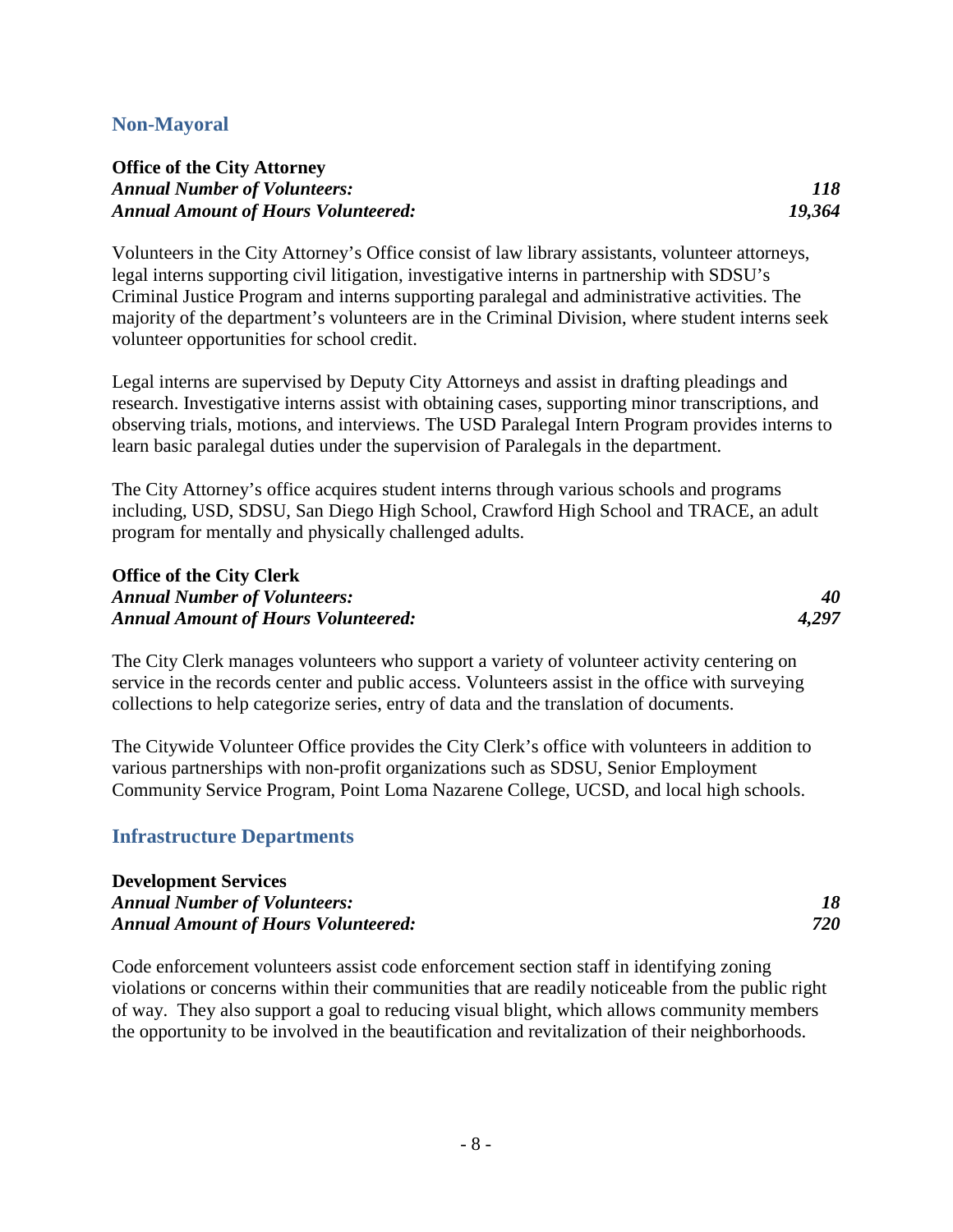#### **Public Utilities** *Annual Number of Volunteers: 244 Annual Amount of Hours Volunteered: 1,297*

Volunteers in the Public Utilities Department support litter abatement, environmental protection, and fishing program activities at the Lake reservoirs. City's reservoir volunteers assist customers with lake and fishing questions. Partnerships with I Love a Clean San Diego, Eagle Scout troops and student volunteers contribute to the beautification of Otay Reservoir shoreline, Proctor Valley and lake reservoirs.

# **Purchasing and Contracting** *Annual Number of Volunteers: 4 Annual Amount of Hours Volunteered: 1,015* Volunteers in Purchasing and Contracting Department assist and shadow procurement specialists. Volunteers assist with research and data entry projects and support employees at meetings, with posting and filing documents, and as part of contract renewal processes **Transportation and Storm Water**

*Annual Amount of Hours Volunteered: 145* Traffic signal and street lighting program utilizes a SDSU student volunteer to assist traffic signal engineers with data gathering, routine data analysis and data input to GIS systems.

*Annual Number of Volunteers: 1*

#### **Internal Support Services**

**City Comptroller** *Annual Number of Volunteers: 2 Annual Amount of Hours Volunteered: 830*

In partnership with the UCSD Academic Internship Program, the City Comptroller currently has volunteer intern that supports Capital Assets section of the department and is responsible for the support of accounting related to fixed assets and capital improvement projects.

#### **Human Resources**

*Annual Number of Volunteers: 3 Annual Amount of Hours Volunteered: 180*

The Human Resources Department currently manages student interns. These interns support the Human Relations Commission board members and commissioners and assist with developing a framework for a strategic plan for the Human Relations Commission.

#### **CONCLUSION**

Volunteer programs provide a framework to engage residents in positively impacting neighborhoods and public areas while complimenting the efforts and service levels maintained by City Employees. Volunteering improves relationships and connections between community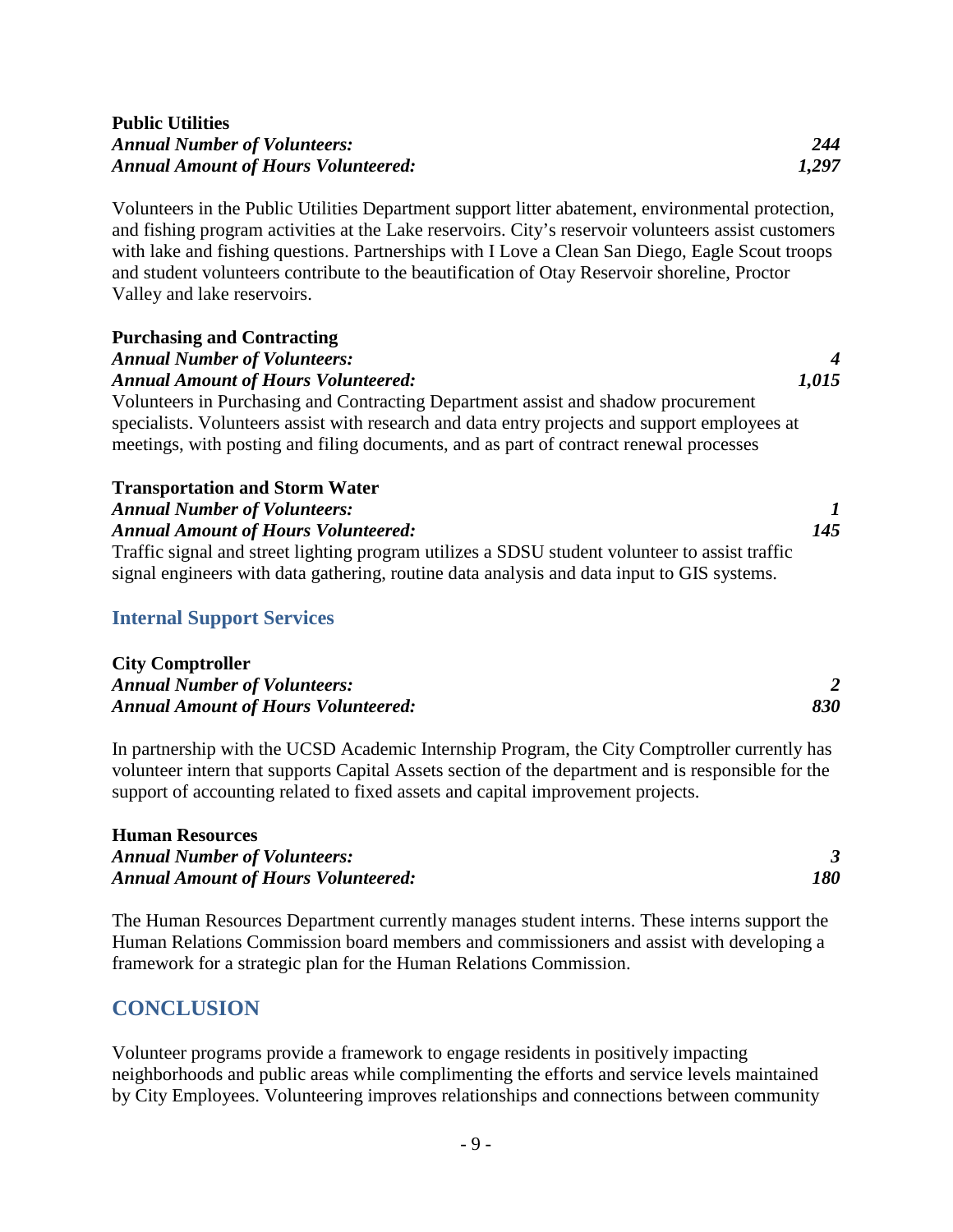members and the City's workforce, creating an environment of cooperation and understanding. This report evidences the extensive amount of volunteer support by volunteers citywide and continues to underscore their importance to our forward movement. The City of San Diego greatly appreciates all of the time and effort each and every volunteer contributes.

In the City of San Diego, volunteering is changing the culture of our neighborhoods, communities, open spaces and our workplace.

#### Attachments:

- 1. Memo from Hadi Dehghani, Personnel Director and Scott Chadwick, Human Resources Director dated October 10, 2013
- 2. List of Calendar Year 2013 Volunteer Programs by Department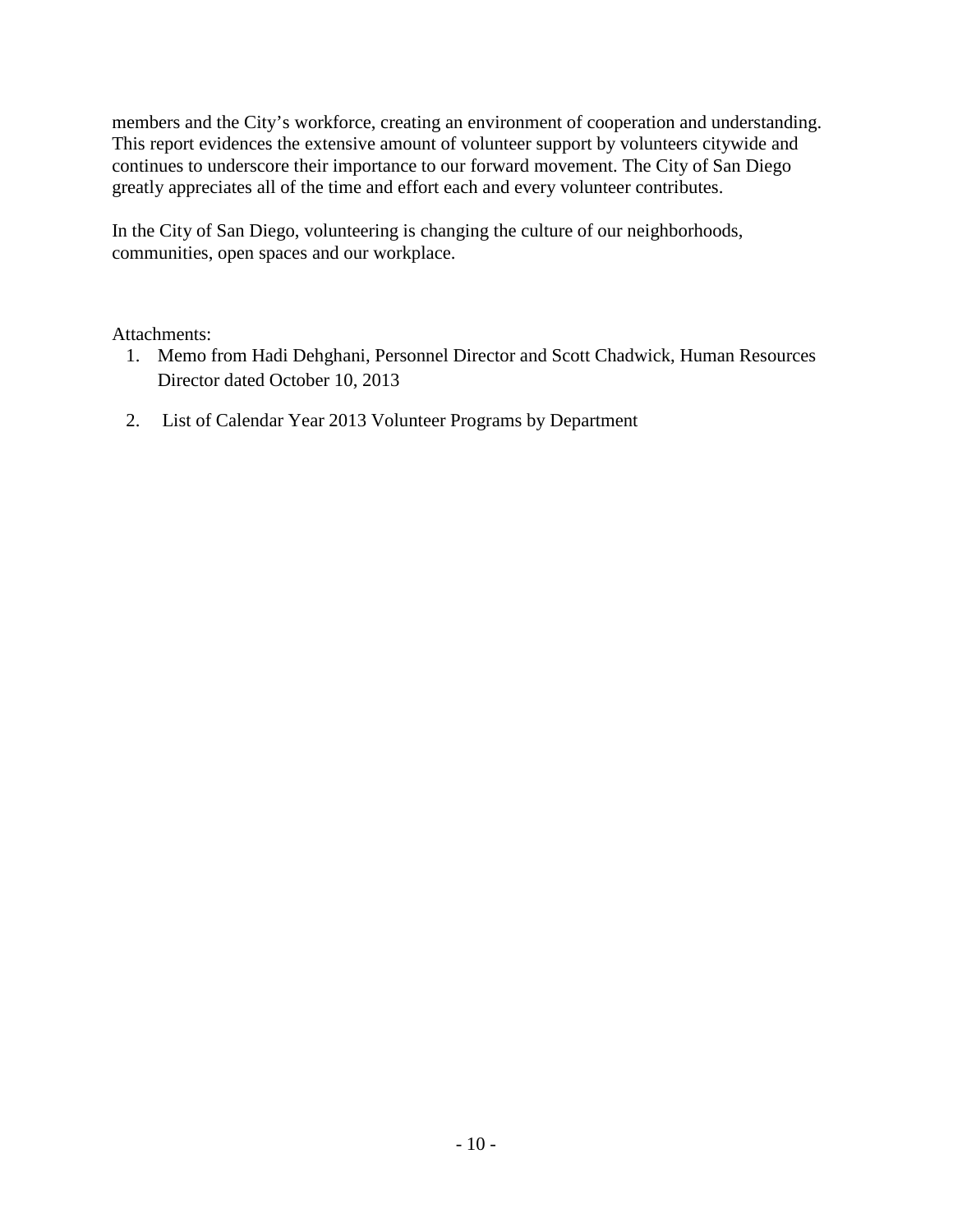**Attachment 1:** 



# **THE CITY OF SAN DIEGO M E M O R A N D U M**

DATE: October 10, 2013 TO: Department Directors FROM: Hadi Dehghani, Personnel Director and Scott Chadwick, Human Resources Director SUBJECT: City Internship Program

The goal of the City Internship Program has been to provide students with practical working experience to complement academic coursework. This program does not bypass the Classified Service merit system and shall not be used for that purpose. To appoint an Intern, Mayoral departments should submit and complete the attached form to the Human Resources Department. In order to hire a paid intern, which are unclassified, limited, and hourly status, Departments should submit a Personnel Change Request Form (and Position Action Request Form if the position does not exist) to the Personnel Department. The paid intern must comply with the hiring requirements of the Personnel Department.

#### *IT IS THE RESPONSIBILITY OF THE APPOINTING AUTHORITY TO ENSURE CONFORMANCE TO ESTABLISHED GUIDELINES.*

#### **CITY INTERN PROGRAM GUIDELINES**

#### **Internship Appointments**

- May last no longer than one (1) year from first date of appointment
- May not replace the work of budgeted vacant positions
- May not perform on-going work assignments
- Must be approved by the Human Resources Department prior to appointment (Mayoral)

#### **Interns (volunteer or paid)**

- Must be enrolled in a verified school
- May be appointed at any step in the adopted salary scale per the Appointing Authority (paid)
- May work up to 20 hours/week during the academic year and 40 hours/week during summer vacations and holiday academic breaks
- Work performed should be short term projects with an end date

Should you have further questions regarding the Intern Program, please contact the Human Resources Department, Labor Relations Office at 619-236-6313 or email at [HumanResources@sandiego.gov](mailto:HumanResources@sandiego.gov)

Hadi Dehghani Scott Chadwick<br>Personnel Director Scott Chadwick<br>Human Resource

SIGNATURE ON FILE SIGNATURE ON FILE Personnel Director Human Resources Director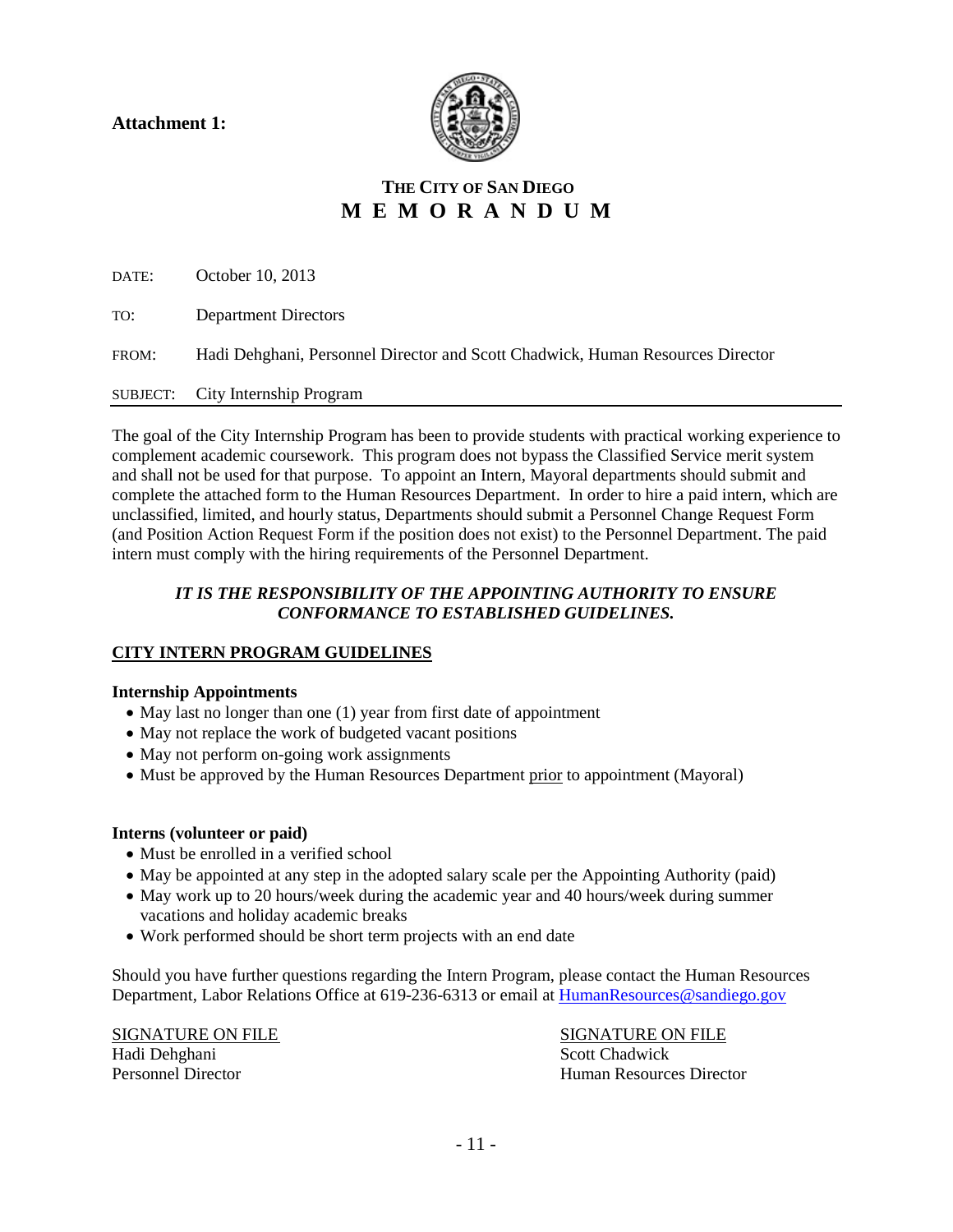| <b>Department</b>                  | <b>Volunteer Opportunity</b>                           | <b>Annual</b><br><b>Number of</b><br><b>Volunteers</b> | <b>Annual</b><br><b>Number of</b><br><b>Volunteer</b><br><b>Hours</b> |
|------------------------------------|--------------------------------------------------------|--------------------------------------------------------|-----------------------------------------------------------------------|
| <b>Office of the City Attorney</b> | Civil Division Legal /Paralegal Interns                | 17                                                     | 4,250                                                                 |
|                                    | Criminal Division Interns/Volunteers                   | 84                                                     | 11,624                                                                |
|                                    | Criminal Division Investigative Interns                | 6                                                      | 1,152                                                                 |
|                                    | Law Library Assistant                                  | 4                                                      | 588                                                                   |
|                                    | Volunteer Attorneys/Post Bar Clerks                    | 7                                                      | 1,750                                                                 |
| <b>Total</b>                       |                                                        | 118                                                    | 19,364                                                                |
| <b>City Clerk</b>                  | <b>Archival Assistance</b>                             | 40                                                     | 4,297                                                                 |
| <b>Total</b>                       |                                                        | 40                                                     | 4,297                                                                 |
| <b>Commission for Arts and</b>     | Collections management assistance                      | 1                                                      | 576                                                                   |
| <b>Culture</b>                     | Panelists                                              | 14                                                     | 578                                                                   |
| <b>Total</b>                       |                                                        | 15                                                     | 1,154                                                                 |
| Comptroller                        | Non Paid Interns                                       | $\overline{c}$                                         | 830                                                                   |
| <b>Total</b>                       |                                                        | $\overline{2}$                                         | 830                                                                   |
| <b>Development Services</b>        | Code Enforcement Volunteer Program                     | 18                                                     | 720                                                                   |
| <b>Total</b>                       |                                                        | 18                                                     | 720                                                                   |
| <b>Fire Rescue</b>                 | <b>CERT</b> San Diego                                  | 385                                                    | 1,300                                                                 |
|                                    | <b>Firefighter Cadets</b>                              | 50                                                     | 50                                                                    |
|                                    | Landscaping Volunteer                                  | 1                                                      | 50                                                                    |
|                                    | San Diego Junior Lifeguard Program, SDJG<br>Foundation | 30                                                     | 500                                                                   |
|                                    | San Diego Lifeguard Association                        | 6                                                      | 200                                                                   |
| <b>Total</b>                       |                                                        | 472                                                    | 2,100                                                                 |
| <b>Human Resources</b>             | Non Paid Intern                                        | 3                                                      | 180                                                                   |
| <b>Total</b>                       |                                                        | 3                                                      | <b>180</b>                                                            |
| Library                            | Friends of READ/San Diego Board                        | 6                                                      | 964                                                                   |
|                                    | Friends of the San Diego Public Library                | 392                                                    | 11,932                                                                |
|                                    | Library Foundation Board & Committees                  | 47                                                     | 7,690                                                                 |
|                                    | Library Volunteer (Branch Libraries)                   | 2,340                                                  | 99,908                                                                |
|                                    | Library Volunteer (Central Library)                    | 184                                                    | 6,878                                                                 |
|                                    | Library Volunteer, Group (Branch Libraries)            | 397                                                    | 8,289                                                                 |
|                                    | Library Volunteer, Group (Central Library)             | $\overline{7}$                                         | 93                                                                    |
|                                    | READ/San Diego Literacy Tutor                          | 343                                                    | 15,050                                                                |
| <b>Total</b>                       |                                                        | 3,716                                                  | 150,804                                                               |

#### **Attachment 2: Department Volunteer Activity Programs**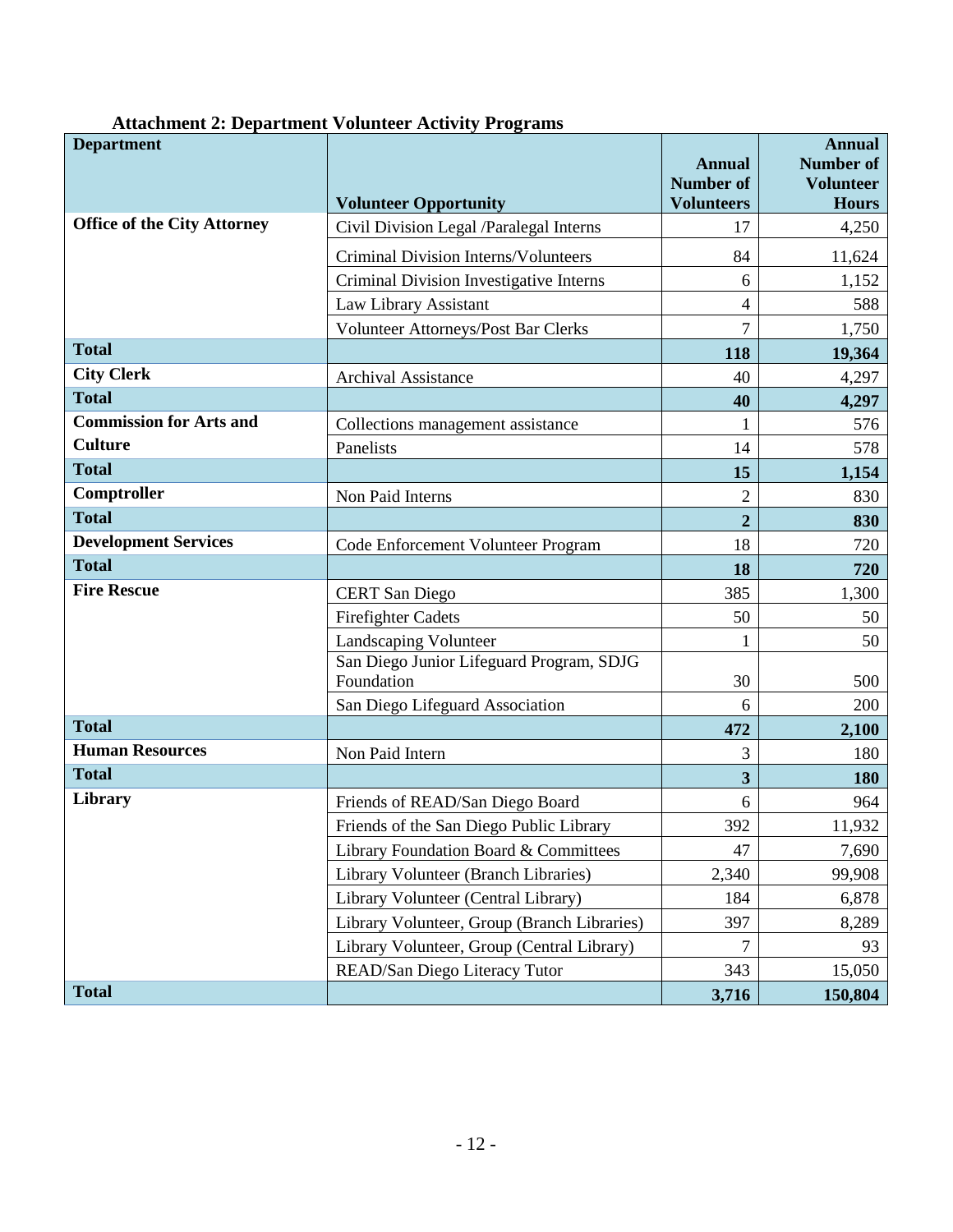| <b>Park and Recreation</b> | <b>Beautification Clean Ups</b>                          | 9,679  | 30,826  |
|----------------------------|----------------------------------------------------------|--------|---------|
|                            | <b>Court Referrals</b>                                   | 443    | 6,578   |
|                            | Debris and Trash Removal in Otay Valley                  |        |         |
|                            | <b>Regional Park</b>                                     | 500    | 2,000   |
|                            | <b>Environmental Education Volunteer</b>                 | 370    | 3,139   |
|                            | <b>Environmental Enhancement Volunteer</b>               | 832    | 6,494   |
|                            | <b>Golf Marshalls and Divoteers</b>                      | 93     | 11,397  |
|                            | Habitat and Trail Restoration Crew                       | 1,059  | 7,195   |
|                            | Non Paid Interns                                         | 23     | 3,198   |
|                            | Large Group Volunteer Events                             | 600    | 2,250   |
|                            | Mission Bay Park and Famosa Slough<br>Assistance         | 1,550  | 10,159  |
|                            | <b>Office Assistance</b>                                 | 143    | 2,829   |
|                            | <b>Quarterly Park Maintenance Inspections</b>            | 8      | 205     |
|                            | <b>Recreation Program Assistance</b>                     | 46     | 764     |
|                            | San Diego Civic Dance Association                        |        |         |
|                            | Assistance                                               | 1,214  | 27,242  |
|                            | Scorekeepers, Officials, Timers                          | 24     | 1,368   |
|                            | <b>Seasonal Sport Coaches</b>                            | 240    | 17,166  |
|                            | Senior Services Program Assistance                       | 1,206  | 14,675  |
|                            | Special Event Assistance                                 | 719    | 3,583   |
|                            | Therapeutic Recreation Services Volunteers               | 1,739  | 14,459  |
|                            | Trees for Health, Rose Garden, Friends of<br>Balboa Park | 1,189  | 5,572   |
|                            | Twilight Concerts in the Park Support                    | 215    | 1,550   |
|                            | Visitor Center, Trail Guide, and Park Patrol<br>Support  | 78     | 984     |
|                            | <b>Wellness and Fitness Instructors</b>                  | 6      | 354     |
|                            | <b>Recreation Council Members</b>                        | 299    | 4,071   |
| <b>Total</b>               |                                                          | 22,275 | 178,057 |
| <b>Police</b>              | Cadet Program                                            | 59     | 10,000  |
|                            | Crisis Intervention                                      | 90     | 14,185  |
|                            | <b>Police Reserves</b>                                   | 27     | 6,200   |
|                            | Retired Senior Volunteer Patrol (RSVP)                   | 372    | 123,800 |
|                            | Volunteers In Policing (VIP)                             | 127    | 19,000  |
| <b>Total</b>               |                                                          | 675    | 173,185 |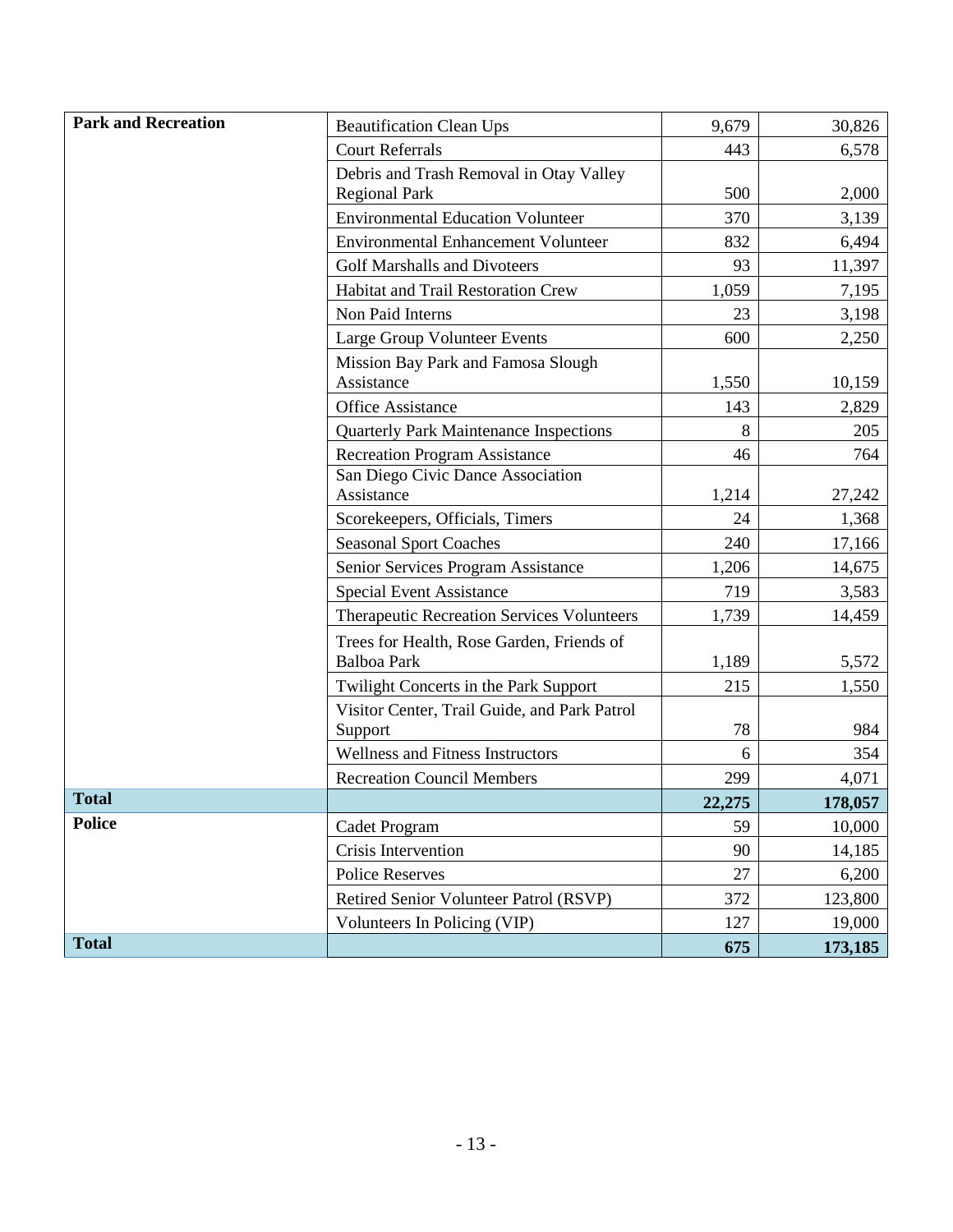| <b>Public Utilities</b>                 | Lakes Fishing Program Assistance           |     | 300   |
|-----------------------------------------|--------------------------------------------|-----|-------|
|                                         | Creek to Bay Volunteer Clean Up by "I Love |     |       |
|                                         | a Clean San Diego"                         | 25  | 100   |
|                                         | Non native tree removal program            | 20  | 120   |
|                                         | Lake Patrol Volunteer                      | 3   | 162   |
|                                         | I Love a Clean SD/Eagle Scouts             | 195 | 615   |
| <b>Total</b>                            |                                            | 244 | 1,297 |
| <b>Purchasing &amp; Contracting</b>     | <b>Procurement Assistance</b>              | 4   | 1,015 |
| <b>Total</b>                            |                                            | 4   | 1,015 |
| <b>Transportation &amp; Storm Water</b> | Traffic signal and street lighting program |     |       |
|                                         | assistance                                 |     | 145   |
| <b>Total</b>                            |                                            |     | 145   |
|                                         |                                            |     |       |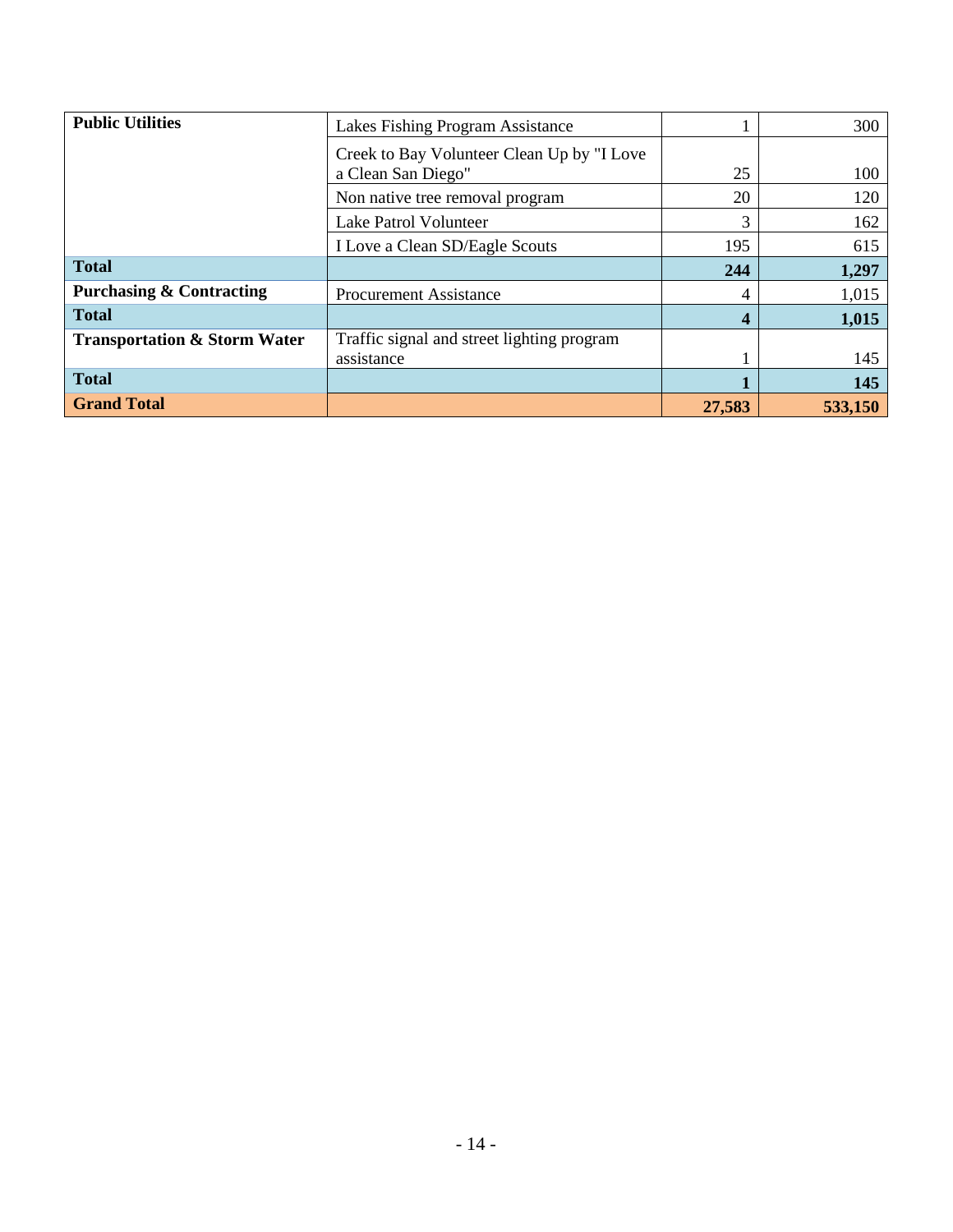| Department: | <b>Office</b><br>$\sim$<br>City Attorney<br>of the |                                                       |
|-------------|----------------------------------------------------|-------------------------------------------------------|
| Director:   | Goldsmith<br>Jan                                   | <b>I Contact:</b> Gina<br>Coburn<br><b>Assigned</b> C |

|               | Volunteer                                                                                    |                                                                                                                                                                                                                                                                                                                                                                                                                                                                                                                                |                                                                                                                                                                                                                                       | # of                    | <b>Volunteer</b>      |
|---------------|----------------------------------------------------------------------------------------------|--------------------------------------------------------------------------------------------------------------------------------------------------------------------------------------------------------------------------------------------------------------------------------------------------------------------------------------------------------------------------------------------------------------------------------------------------------------------------------------------------------------------------------|---------------------------------------------------------------------------------------------------------------------------------------------------------------------------------------------------------------------------------------|-------------------------|-----------------------|
| Opportunity 1 | <b>Opportunity</b><br><b>Civil Division</b><br>Legal Interns/<br>Paralegal<br><b>Interns</b> | <b>Opportunity Description</b><br>Paralegal Interns from the USD Paralegal Program work under Working with volunteers has given us the<br>the direct supervision of assigned Paralegals. Paralegal interns opportunity to continue to provide excellent<br>perform basic paralegal duties as well as clerical tasks to<br>assist paralegals, such as organizing, reviewing and<br>summarizing document, and legal research. 2 to 3 Paralegal<br>interns are typically accepted once or twice a year during the<br>school year. | Impact / Benefit<br>service to the City of San Diego. Additionally<br>our volunteers learn the important work of<br>the office and the operation of the City.                                                                         | <b>Volunteers</b><br>17 | <b>Hours</b><br>4,250 |
| Opportunity 2 | Criminal<br><b>Division</b><br>Investigative<br>Interns                                      | Students from SDSU/Criminal Justice program are required to<br>complete an internship as part of their graduation<br>requirements. Interns perform the following duties: obtain<br>cases from the courthouse; observe investigation processes;<br>assist in minor transcriptions; assist in filing; assist in<br>document gathering; observe site visits; assist in conducting<br>background investigations and observe<br>interview/trials/motions.                                                                           | Working with volunteers has given us the<br>opportunity to continue to provide excellent<br>service to the City of San Diego. Additionally<br>our volunteers learn the important work of<br>the office and the operation of the City. |                         | 1,152                 |
| Opportunity 3 | Criminal<br><b>Division High</b><br>School<br>Interns/<br>Volunteers                         | The Criminal Division utilizes student interns. TRACE students<br>(Mentally and physically challenged adults) volunteer<br>throughout the year assisting with shredding of documents.<br>Other students from USD, SDSU, San Diego & Crawford high<br>schools volunteer for school credit.                                                                                                                                                                                                                                      | Working with volunteers has given us the<br>opportunity to continue to provide excellent<br>service to the City of San Diego. Additionally<br>our volunteers learn the important work of<br>the office and the operation of the City. | 84                      | 11,624                |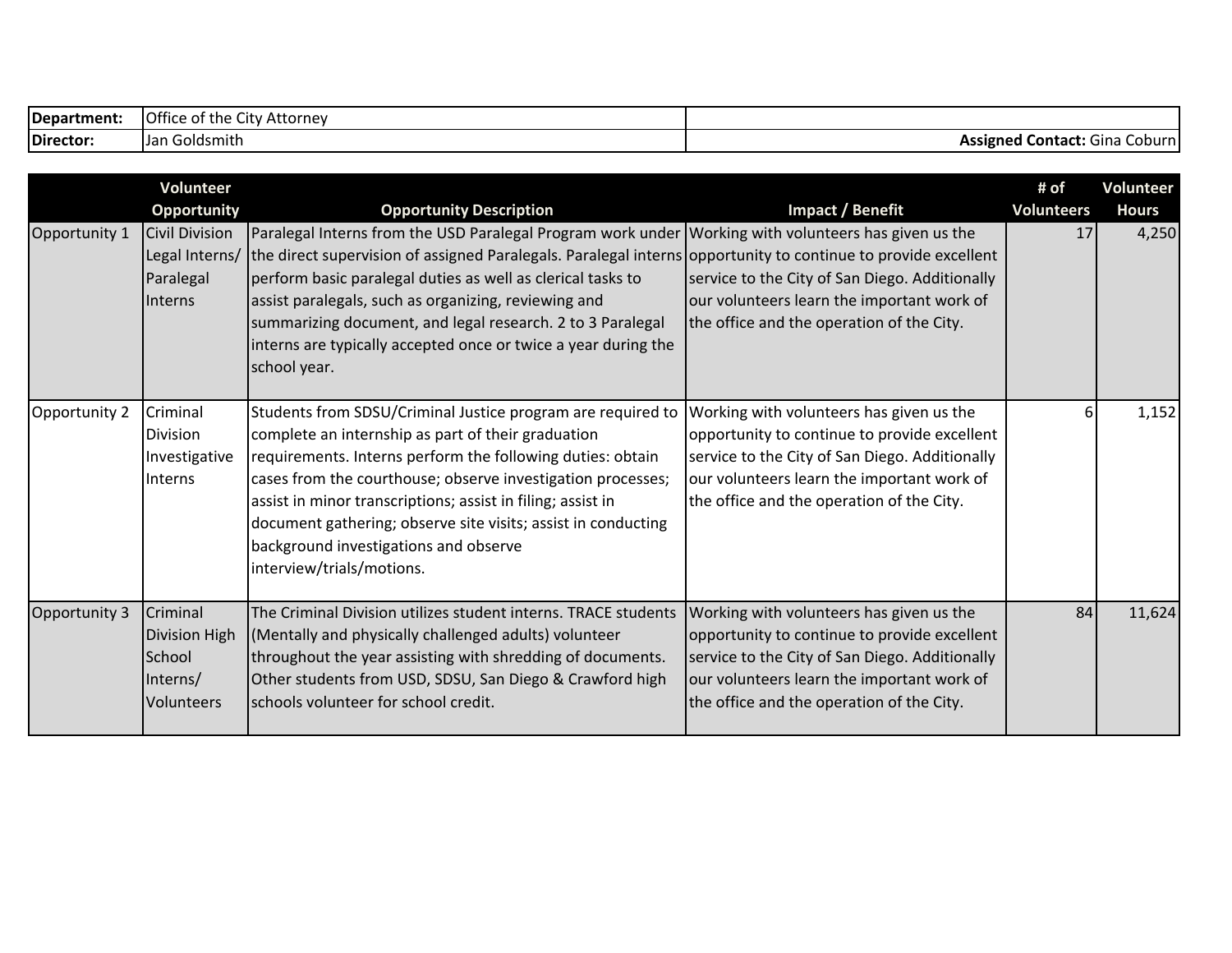| Opportunity 4 | Law Library<br>Assistant                             | Law Library Assistants work closely with the Law Librarian to<br>perform the following duties; collect and distribute library<br>mail, prepare correspondence, create/enter data into<br>spreadsheets, make copies, file records, and create binders;<br>copy catalogs, process acquisition of books/periodicals, create the office and the operation of the City.<br>spine labels, import/edit database records and barcode;<br>check out library materials, follow up on past due items, and<br>route current literature; evaluate library holdings and<br>departmental needs, list holdings of satellite libraries, review<br>materials for acquisitions; respond to reference inquiries<br>regarding library materials and conduct research, pull items<br>from print collection in response to reference requests. | Working with volunteers has given us the<br>opportunity to continue to provide excellent<br>service to the City of San Diego. Additionally<br>our volunteers learn the important work of                                              | 588   |
|---------------|------------------------------------------------------|-------------------------------------------------------------------------------------------------------------------------------------------------------------------------------------------------------------------------------------------------------------------------------------------------------------------------------------------------------------------------------------------------------------------------------------------------------------------------------------------------------------------------------------------------------------------------------------------------------------------------------------------------------------------------------------------------------------------------------------------------------------------------------------------------------------------------|---------------------------------------------------------------------------------------------------------------------------------------------------------------------------------------------------------------------------------------|-------|
| Opportunity 5 | Volunteer<br>Attorneys/<br>Post Bar<br><b>Clerks</b> | We occasionally have volunteer attorneys in the Criminal<br>Division. Typically these people volunteer to gain experience<br>in criminal prosecution of misdemeanors and community<br>liustice.                                                                                                                                                                                                                                                                                                                                                                                                                                                                                                                                                                                                                         | Working with volunteers has given us the<br>opportunity to continue to provide excellent<br>service to the City of San Diego. Additionally<br>our volunteers learn the important work of<br>the office and the operation of the City. | 1,750 |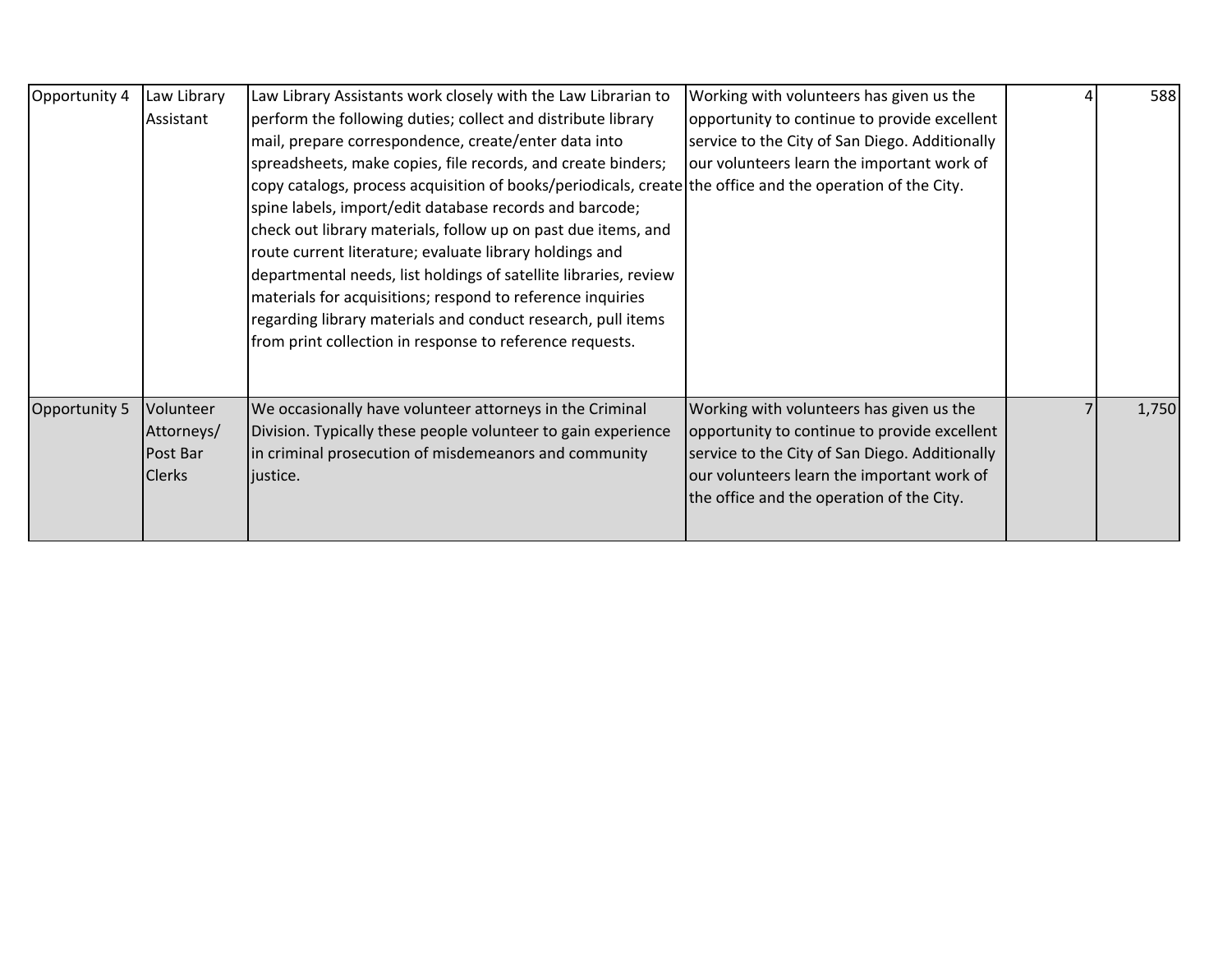| Department: | Clerk<br><b>City</b>          |                                                 |
|-------------|-------------------------------|-------------------------------------------------|
| Director:   | $- \cdot$<br>Elizabeth Maland | <b>Assigned Contact:</b><br>. Beale !<br>sheila |

|               | Volunteer   |                                                                                                           |                                            | # of              | Volunteer    |
|---------------|-------------|-----------------------------------------------------------------------------------------------------------|--------------------------------------------|-------------------|--------------|
|               | Opportunity | <b>Opportunity Description</b>                                                                            | Impact / Benefit                           | <b>Volunteers</b> | <b>Hours</b> |
| Opportunity 1 | Archival    | The volunteer program at the Office of the City Clerk provides Working with volunteers increases services |                                            | 40                | 4,297        |
|               | Assistance  | volunteers with the opportunity to participate in a variety of                                            | to the public providing enhanced access to |                   |              |
|               |             | aspects of public administration centering on work in the                                                 | online historically relevant material      |                   |              |
|               |             | records center and public access. Volunteers will assist the                                              | (documents, books and photos) that have    |                   |              |
|               |             | office with surveying collections to help categorize series,                                              | not been circulated and are rare and very  |                   |              |
|               |             | entering data, packing books and translating documents.                                                   | fragile.                                   |                   |              |
|               |             |                                                                                                           |                                            |                   |              |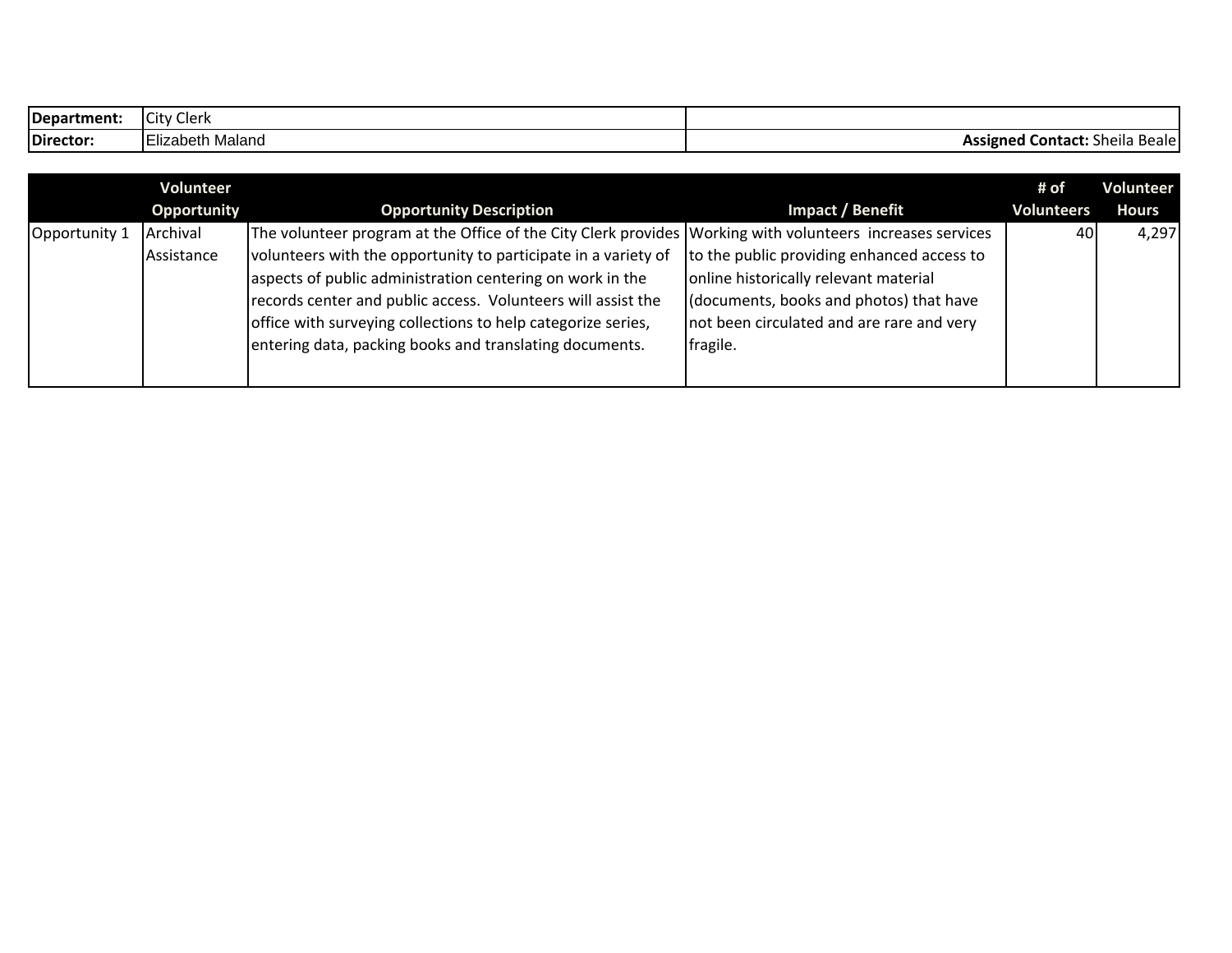| Department: | f Arts and Culture -<br>Commission for " |                                         |
|-------------|------------------------------------------|-----------------------------------------|
| Director:   | - Interim Director<br>Dana Spring, In    | ' Contact.<br>Sokol<br>Assigned<br>'nda |

|               | Volunteer<br>Opportunity                       | <b>Opportunity Description</b>                                                                                                                                                                                                                                                                                                                                                                                                                                                                                                                                                                                                                                                                                                                                                             | Impact / Benefit                                                                                                                                                                                                                      | # of<br><b>Volunteers</b> | Volunteer<br><b>Hours</b> |
|---------------|------------------------------------------------|--------------------------------------------------------------------------------------------------------------------------------------------------------------------------------------------------------------------------------------------------------------------------------------------------------------------------------------------------------------------------------------------------------------------------------------------------------------------------------------------------------------------------------------------------------------------------------------------------------------------------------------------------------------------------------------------------------------------------------------------------------------------------------------------|---------------------------------------------------------------------------------------------------------------------------------------------------------------------------------------------------------------------------------------|---------------------------|---------------------------|
| Opportunity 1 | <b>Collections</b><br>management<br>assistance | Supports collections management program.                                                                                                                                                                                                                                                                                                                                                                                                                                                                                                                                                                                                                                                                                                                                                   | Supports collections management program.                                                                                                                                                                                              |                           | 576                       |
| Opportunity 2 | Panelists                                      | The City of San Diego Commission for Arts and Culture<br>(Commission) requests nominations for Commission Advisory   members with the goal of forming panels<br>Panels (CAP) members for upcoming Public Art Program<br>selection processes and Allocation Program review panels<br>(Organizational Support Program and Creative Communities<br>San Diego Program). For the Commission's Public Art<br>Program, volunteer panelists play an important role in<br>reviewing applications and selecting artists in competition for<br>public art commissions. For the Allocations Programs,<br>panelists are instrumental in evaluating and ranking<br>applications for funding from San Diego arts and culture<br>organizations, community art projects, and festivals and<br>celebrations. | The Commission appoints advisory panel<br>that reflect the population of the San Diego<br>region including diversity of culture,<br>ethnicity, age, socioeconomic class, ability,<br>sexual orientation, and geographic<br>residency. | 14                        | 578                       |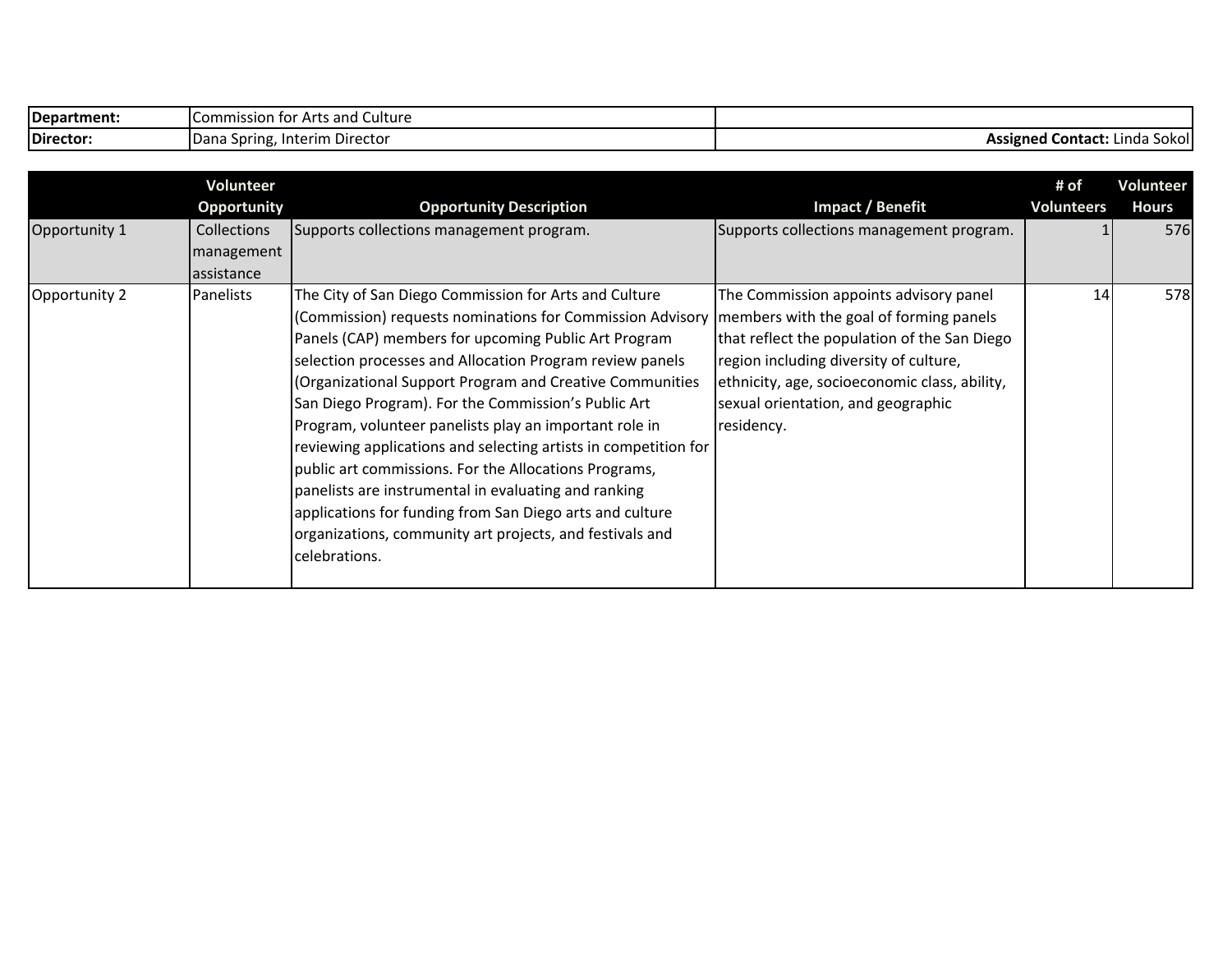| Department: | .<br>Comptroller   |                                            |
|-------------|--------------------|--------------------------------------------|
| Director:   | Rolando<br>Charvel | <b>Assigned Contact:</b><br>Smithl<br>ı er |

|               | Volunteer      |                                                           |                                                  | # of              | Volunteer    |
|---------------|----------------|-----------------------------------------------------------|--------------------------------------------------|-------------------|--------------|
|               | Opportunity    | <b>Opportunity Description</b>                            | Impact / Benefit                                 | <b>Volunteers</b> | <b>Hours</b> |
| Opportunity 1 | Internships to | Preparing updates to schedules in excel, reconciling bank | Frees up time from staff to focus on other work. |                   | 830          |
|               |                | gain accounting statements and filing.                    |                                                  |                   |              |
|               | experience in  |                                                           |                                                  |                   |              |
|               | Debt and       |                                                           |                                                  |                   |              |
|               | Capital Assets |                                                           |                                                  |                   |              |
|               | Accounting     |                                                           |                                                  |                   |              |
|               | Sections       |                                                           |                                                  |                   |              |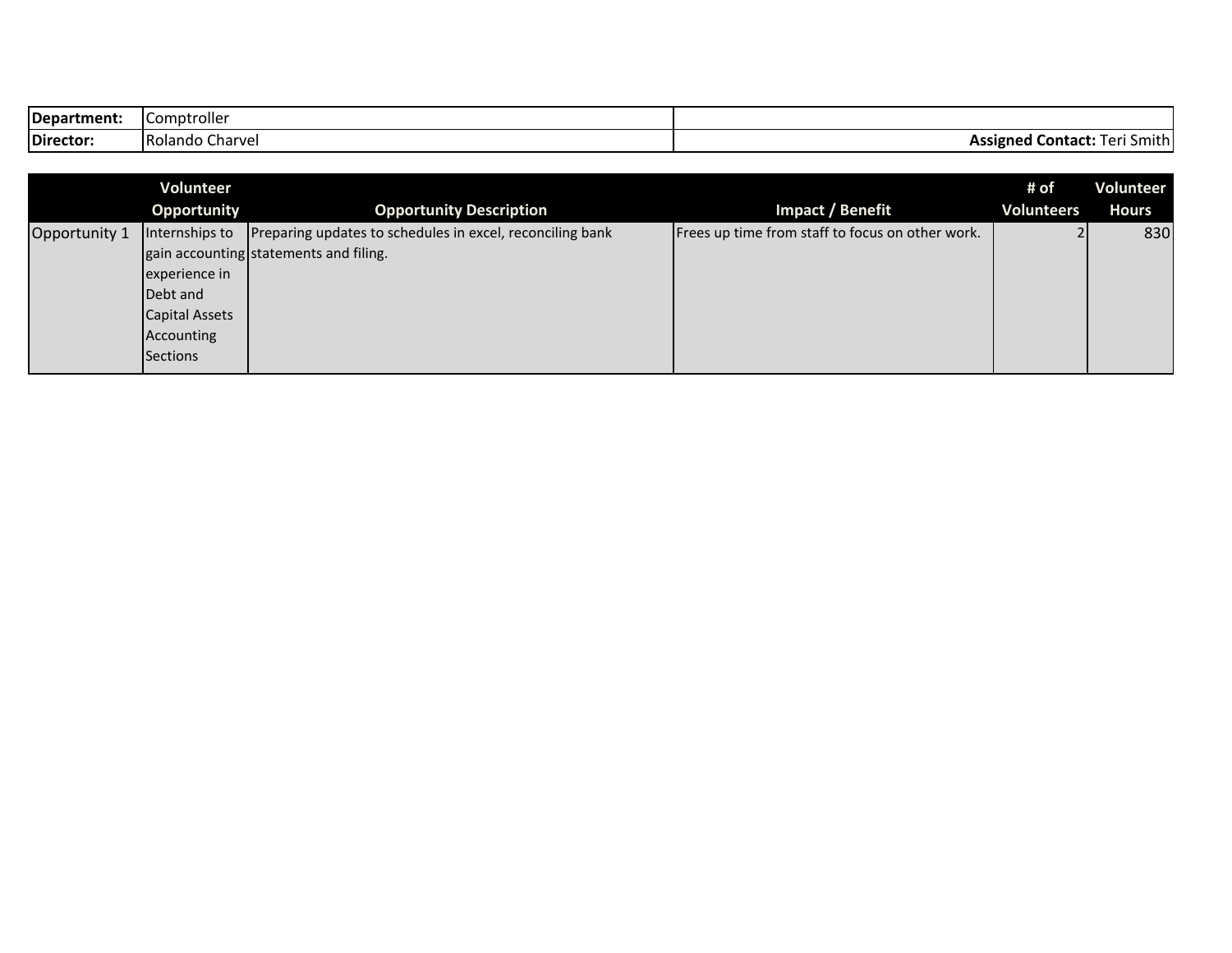| Department: | IDevelopment Services |                                     |
|-------------|-----------------------|-------------------------------------|
| Director:   | ⊦Vacchi<br>Bob        | <b>Assigned Contact:</b> Bob Vacchi |

|               | Volunteer        |                                                               |                                             | # of              | Volunteer    |
|---------------|------------------|---------------------------------------------------------------|---------------------------------------------|-------------------|--------------|
|               | Opportunity      | <b>Opportunity Description</b>                                | Impact / Benefit                            | <b>Volunteers</b> | <b>Hours</b> |
| Opportunity 1 | Code             | The Code Enforcement volunteers assist Code Enforcement       | One of the benefits of the Code Enforcement | 18                | 720          |
|               | Enforcement      | Section (CES) staff in identifying zoning violations/problems | Volunteer Program is that it allows         |                   |              |
|               | <b>Volunteer</b> | within their communities that are readily viewable from the   | community members the opportunity to be     |                   |              |
|               | Program          | Public Right-of-Way with a goal of reducing visual blight.    | involved in the beautification and          |                   |              |
|               |                  |                                                               | revitalization of their neighborhoods.      |                   |              |
|               |                  |                                                               |                                             |                   |              |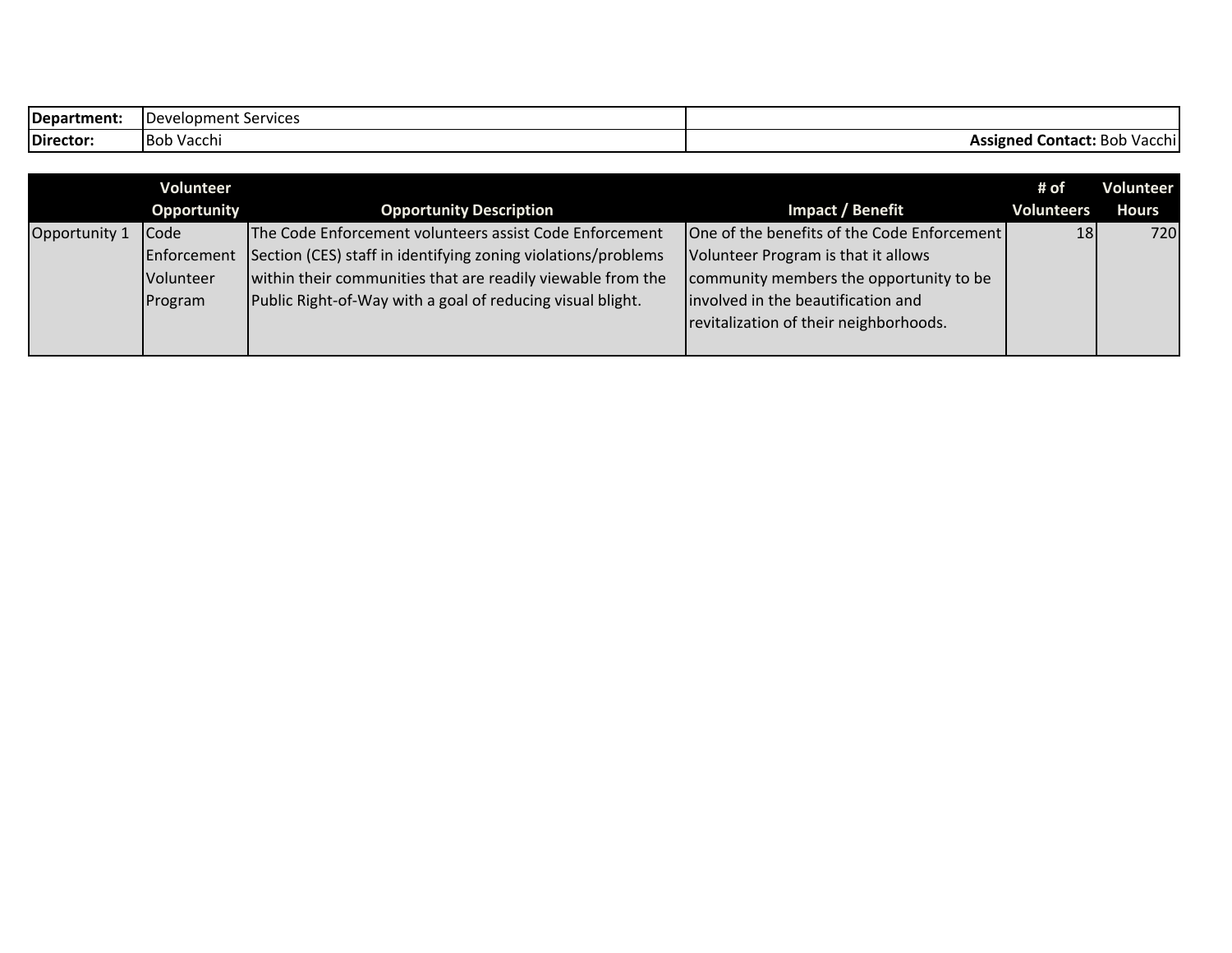| Department: | .<br>•-Rescue<br>Fire         |                                                                    |
|-------------|-------------------------------|--------------------------------------------------------------------|
| Director:   | Mainar<br>-Javier I<br>Chiet. | . Ester<br>-Deputv<br>Contact: K<br>Chie'<br>Assigned<br>. Kevin ' |

|               | Volunteer          |                                                                 |                                                | # of              | <b>Volunteer</b> |
|---------------|--------------------|-----------------------------------------------------------------|------------------------------------------------|-------------------|------------------|
|               | <b>Opportunity</b> | <b>Opportunity Description</b>                                  | <b>Impact / Benefit</b>                        | <b>Volunteers</b> | <b>Hours</b>     |
| Opportunity 1 | <b>CERT San</b>    | Help your neighbors stay prepared! After an initial 26 hr       | In times of major disaster, the trained        | 385               | 1,300            |
|               | Diego              | training, volunteers train citizens how to survive the first 72 | volunteers are force multipliers. During non-  |                   |                  |
|               |                    | hours after a major disaster, and how to support the fire       | disaster times, CERT members perform non-      |                   |                  |
|               |                    | department as needed.                                           | essential duties such as helping during        |                   |                  |
|               |                    |                                                                 | outreach events.                               |                   |                  |
| Opportunity 2 | San Diego          | The Junior Lifeguard Program and its non-profit foundation      | The Foundation serves as an organization       | 30                | 500              |
|               | Junior             | are involved in many volunteer efforts. This includes a board   | that supports the SD Junior Lifeguard          |                   |                  |
|               | Lifeguard          | of directors (15) and a several fundraising events which help   | program through fundraising and                |                   |                  |
|               | Program,           | buy equipment and fund outreach efforts for underprivileged     | coordination of direct volunteer assistance    |                   |                  |
|               | <b>SDJG</b>        | children throughout San Diego.                                  | with outreach & PR.                            |                   |                  |
|               | Foundation         |                                                                 |                                                |                   |                  |
| Opportunity 3 | San Diego          | Builds morale within the LG division through competitions       | Supports Lifeguards through supporting         | 6                 | 200              |
|               | Lifeguard          | and aquatic education, safety presentations, and parade         | social/athletic events, serves as a conduit to |                   |                  |
|               | Association        | participation.                                                  | the public by fostering partnerships with      |                   |                  |
|               |                    |                                                                 | corporations and organizations dedicated to    |                   |                  |
|               |                    |                                                                 | beach/water safety and education.              |                   |                  |
|               |                    |                                                                 |                                                |                   |                  |
| Opportunity 4 | Landscaping        | Unsolicited volunteer that performs basic landscaping           | Landscaping volunteer contributes to the       |                   | 50               |
|               | Volunteer          | functions at the Fire Training Facility, formally known as NTC. | beautification of the Fire Training Facility.  |                   |                  |
|               |                    | This is part of the Regional Public Safety Training Institute.  |                                                |                   |                  |
|               |                    |                                                                 |                                                |                   |                  |
| Opportunity 5 | Firefighter        | Youth 16 - 21 receive training in fire service, including hands | They assist with community outreach events.    | 50                | 50               |
|               | <b>Cadets</b>      | on, didactic, ride-alongs and community outreach.               |                                                |                   |                  |
|               |                    |                                                                 |                                                |                   |                  |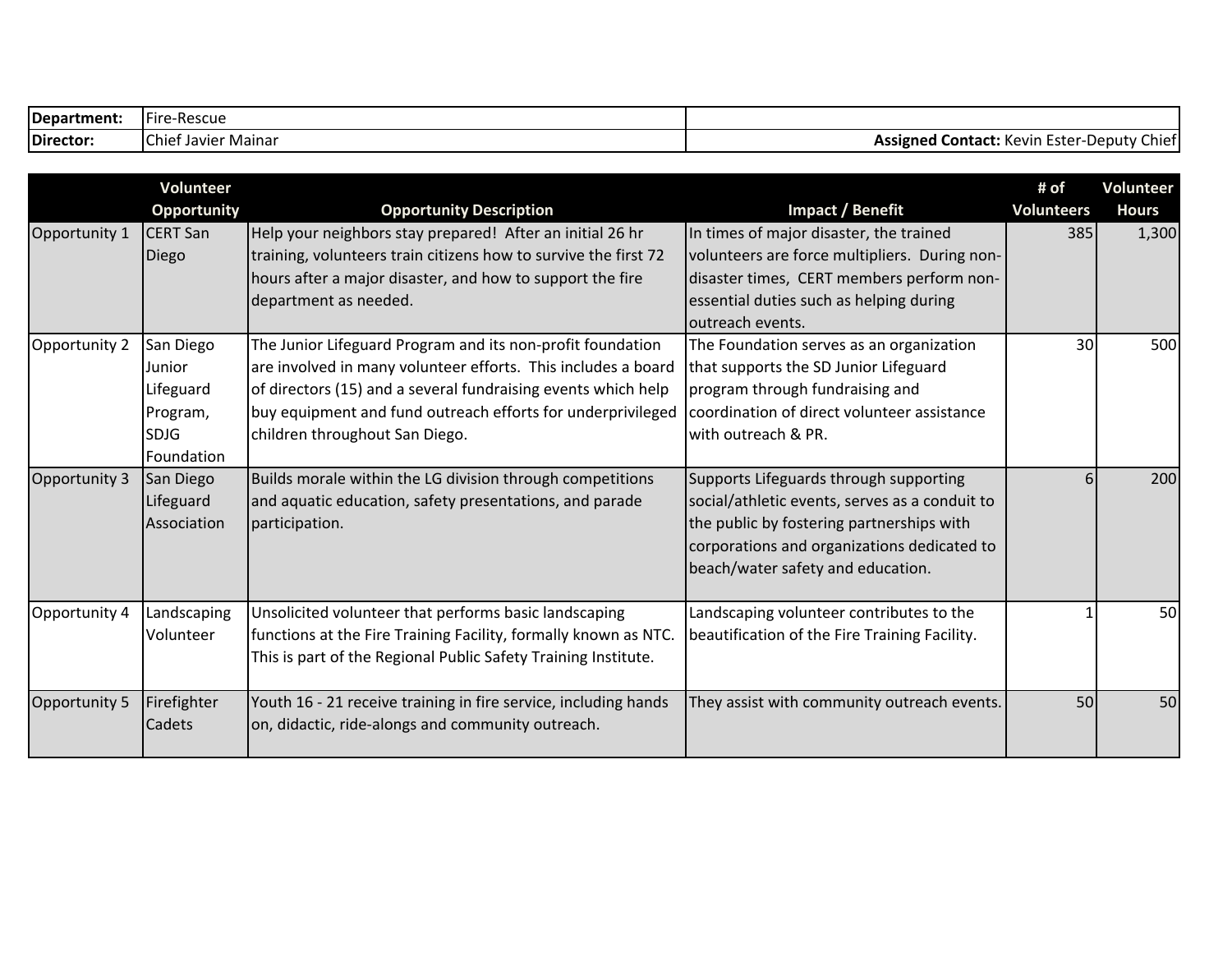| Department: | ነ Resources<br>Humar     |                                                                      |
|-------------|--------------------------|----------------------------------------------------------------------|
| Director:   | ' Von Kaliowski<br>Judy: | Assigned<br>Danell<br>Contact <sup>.</sup><br>. Scarbo:<br>ough<br>. |

|               | Volunteer    |                                                          |                                             | # of              | <b>Volunteer</b> |
|---------------|--------------|----------------------------------------------------------|---------------------------------------------|-------------------|------------------|
|               | Opportunity  | <b>Opportunity Description</b>                           | Impact / Benefit                            | <b>Volunteers</b> | <b>Hours</b>     |
| Opportunity 1 | Non Paid     | Develop the framework for a strategic plan for the Human | Introduces students to the working          |                   | 180              |
|               |              | Intern for the Relations Commission                      | environments within the field or profession |                   |                  |
|               | <b>Human</b> |                                                          | they are studying and nurtures their        |                   |                  |
|               | Relations    |                                                          | educational development leading toward      |                   |                  |
|               | Commission   |                                                          | graduation.                                 |                   |                  |
|               |              |                                                          |                                             |                   |                  |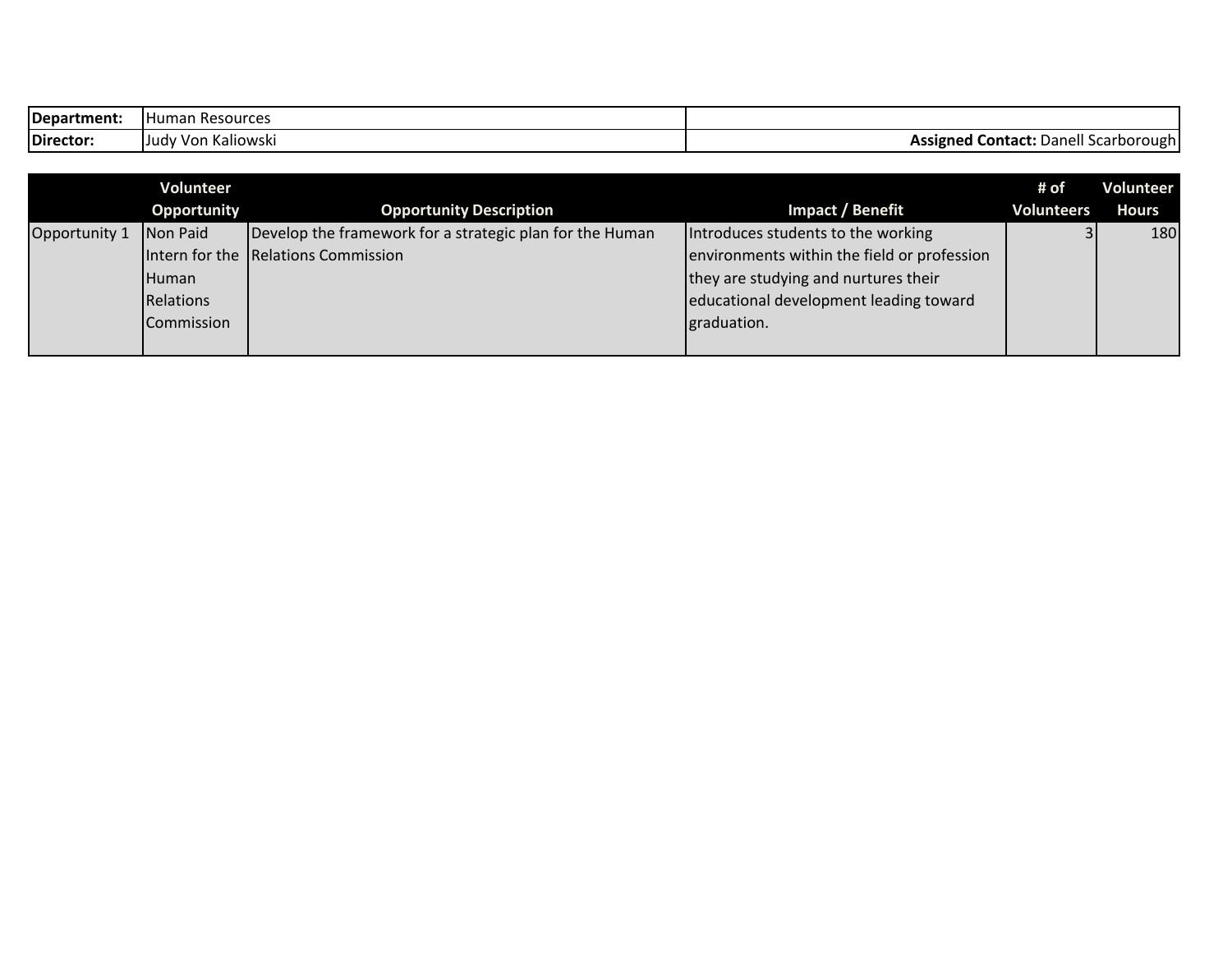| Department: | .<br><b>Librar</b> |                                                                 |
|-------------|--------------------|-----------------------------------------------------------------|
| Director:   | Jeborah Barrow     | <sup>.</sup> Westmorel<br>Contact<br>Victor<br>Assigned<br>'Idl |

|               | Volunteer<br><b>Opportunity</b>                         | <b>Opportunity Description</b>                                                                                                                                                                                                                                                       | <b>Impact / Benefit</b>                                                                                                                                              | # of<br><b>Volunteers</b> | Volunteer<br><b>Hours</b> |
|---------------|---------------------------------------------------------|--------------------------------------------------------------------------------------------------------------------------------------------------------------------------------------------------------------------------------------------------------------------------------------|----------------------------------------------------------------------------------------------------------------------------------------------------------------------|---------------------------|---------------------------|
| Opportunity 1 | Library<br>Volunteer<br>(Central<br>Library)            | Volunteer tasks vary; most common are greeting patrons,<br>giving library tours, storytelling, arts & crafts teacher, pulling<br>holds for patrons, book mending, straightening and organizing the mission and goals & objectives of the<br>shelves.                                 | Extending the services and programs the<br>Library can offer to the public. Supporting<br>Library Department.                                                        | 184                       | 6,878                     |
| Opportunity 2 | Library<br>Volunteer,<br>Group<br>(Central<br>Library)  | Volunteer tasks vary; most common are book dust jacket<br>cleaning, straightening and organizing shelves.                                                                                                                                                                            | Extending the services and programs the<br>Library can offer to the public. Supporting<br>the mission and goals & objectives of the<br>Library Department.           |                           | 93                        |
| Opportunity 3 | Library<br>Volunteer<br>(Branch<br>Libraries)           | Volunteer tasks vary; most common are shelving library<br>materials, straightening and organizing shelves, storytelling,<br>arts & crafts teacher, homebound materials delivery, public<br>computer lab assistance.                                                                  | Extending the services and programs the<br>Library can offer to the public. Supporting<br>the mission and goals & objectives of the<br>Library Department.           | 2,340                     | 99,908                    |
| Opportunity 4 | Library<br>Volunteer,<br>Group<br>(Branch<br>Libraries) | Volunteer tasks vary; most common are book dust jacket<br>cleaning, straightening and organizing shelves, shelving library Library can offer to the public. Supporting<br>materials.                                                                                                 | Extending the services and programs the<br>the mission and goals & objectives of the<br>Library Department.                                                          | 397                       | 8,289                     |
| Opportunity 5 | READ/San<br>Tutor                                       | Adult literacy tutors work with READ/San Diego staff, and<br>Diego Literacy meet with learners twice a week for a total of three hours per<br>week. Other volunteer positions may include: Learning Center<br>Manager, Office Assistant, Families for Literacy Program<br>Assistant. | Supporting the mission of READ/San Diego<br>and goals & objectives of the Library<br>Department. Literacy tutors are integral to<br>the operation of READ/San Diego. | 343                       | 15,050                    |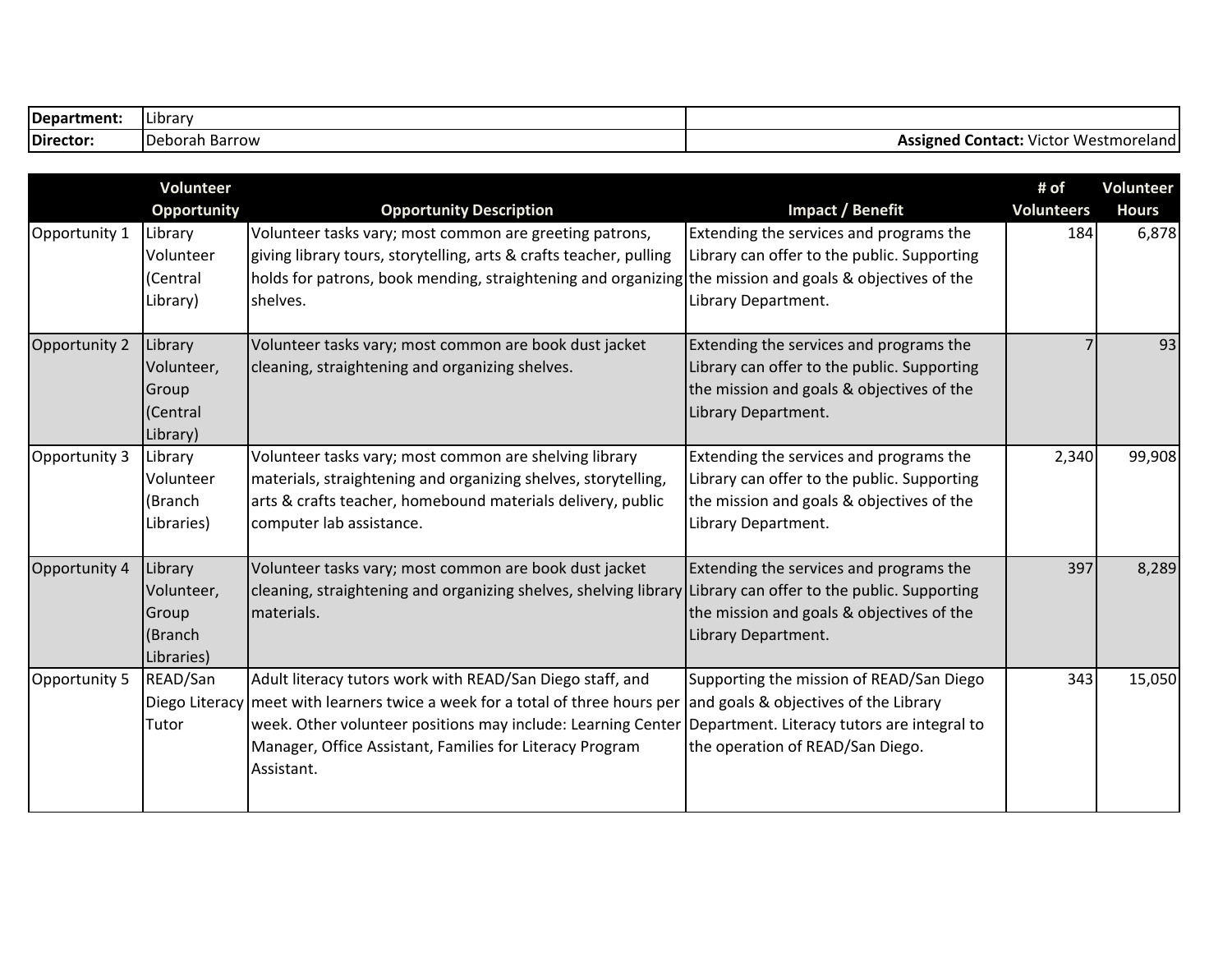| Opportunity 6 | Friends of<br>READ/San<br>Diego Board                 | Board for non-profit Friends of READ/San Diego, affiliated<br>with the City's Adult and Family Literacy program. | Friends of READ/San Diego was established<br>to support READ/San Diego. Also supports a<br>variety of additional literacy programs,<br>including family literacy, work place literacy<br>and computer literacy.                                                                |     | 964    |
|---------------|-------------------------------------------------------|------------------------------------------------------------------------------------------------------------------|--------------------------------------------------------------------------------------------------------------------------------------------------------------------------------------------------------------------------------------------------------------------------------|-----|--------|
| Opportunity 7 | Friends of the<br>San Diego<br>Public Library         | Volunteers assist with book sales, processing book donations,<br>fund raising.                                   | The Friends of the San Diego Public Library is<br>a group of volunteers who support the<br>Library and its services and programs<br>through various activities, including fund<br>raising events, volunteer support,<br>programming support, book sales, and in<br>other ways. | 392 | 11,932 |
| Opportunity 8 | Library<br>Foundation<br>Board &<br><b>Committees</b> | Consists of Board of Trustee members, who meet monthly,<br>and committee members.                                | By generating private sector support, the San<br>Diego Public Library Foundation helps foster<br>excellence in a free public library system that<br>inspires lifelong learning through<br>connections to knowledge and each other<br>(SDPL's Mission).                         | 47  | 7,690  |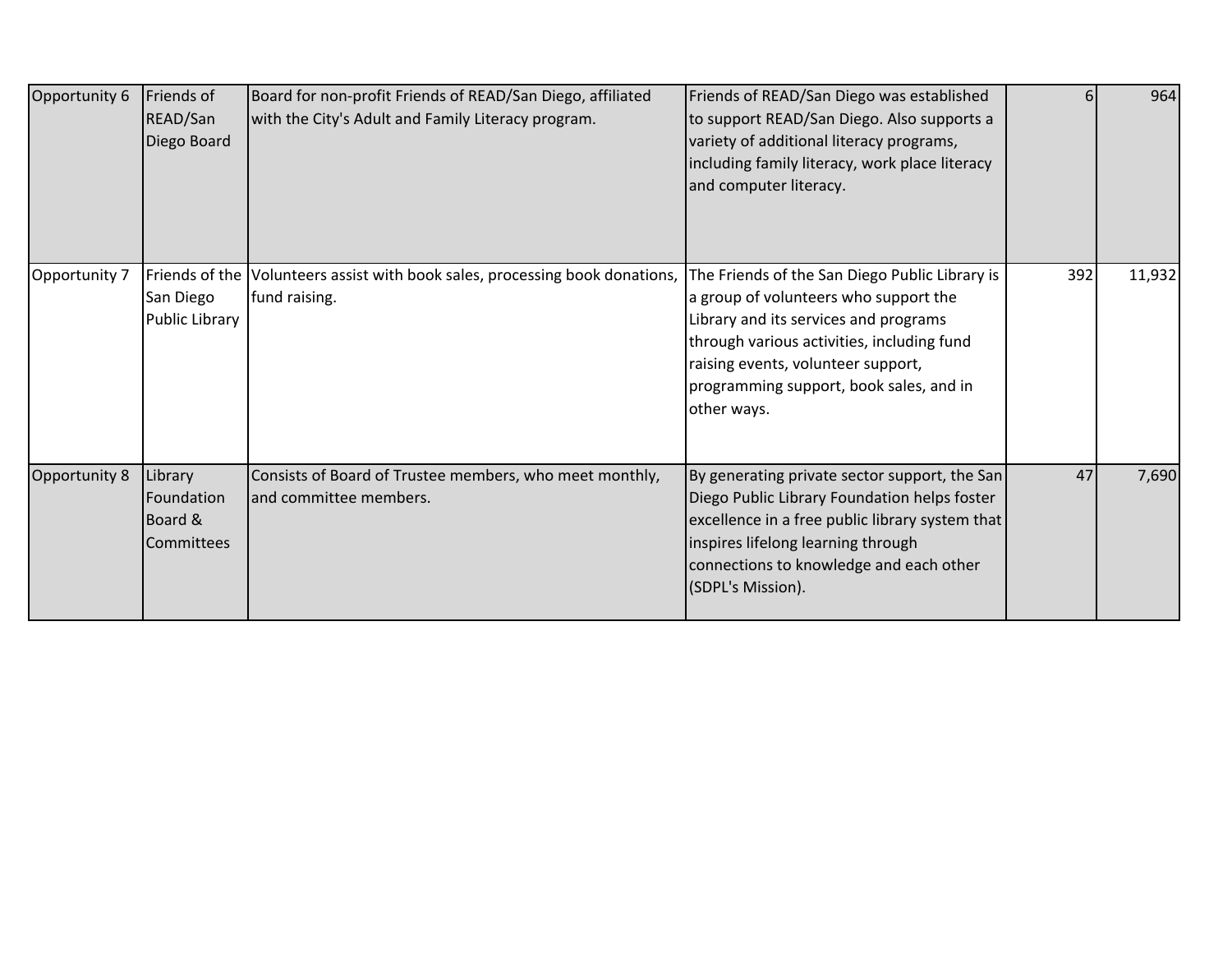| Department: | <b>IPark and Recreation</b>            |                                                  |
|-------------|----------------------------------------|--------------------------------------------------|
| Director:   | , Interim Director<br> And\<br>Fields. | l <b>Contact:</b> Kathv<br>Castellol<br>Assigned |

|               | Volunteer<br>Opportunity                          | <b>Opportunity Description</b>                                                                                                                                                                                                                                                                                                | Impact / Benefit                                                                                                                                                                                                   | # of<br><b>Volunteers</b> | <b>Volunteer</b><br><b>Hours</b> |
|---------------|---------------------------------------------------|-------------------------------------------------------------------------------------------------------------------------------------------------------------------------------------------------------------------------------------------------------------------------------------------------------------------------------|--------------------------------------------------------------------------------------------------------------------------------------------------------------------------------------------------------------------|---------------------------|----------------------------------|
| Opportunity 1 | Beautification<br><b>Clean Ups</b>                | Volunteers assist staff to beautify park landscape and facilities, by<br>weeding, cleaning storm drain channels, pruning, brush abatement,<br>litter control, graffiti abatement, hardscape maintenance, shrub<br>bed maintenance.                                                                                            | Volunteers greatly assist ranger staff in<br>complying with MSCP requirements by improving<br>habitat quality while also providing recreation<br>opportunities for the public.                                     | 9,679                     | 30,826                           |
| Opportunity 2 | <b>Court Referrals</b>                            | Court Referral community services is a court approved option for<br>someone found guilty of a crime, in lieu of a fine or as a condition of<br>probation. Court referred individuals assist staff with park<br>beautification and facility cleanups in Open Space parks, Developed<br>Regional Parks and neighborhood parks.  | Helps people learn while performing restitution.                                                                                                                                                                   | 443                       | 6,578                            |
| Opportunity 3 | Removal in Otay<br><b>Valley Regional</b><br>Park | Debris and Trash Remove trash and debris in various areas of the Otay Valley<br>Regional Park.                                                                                                                                                                                                                                | Cleans native plant environment, beautifies the<br>park, allows native plants to thrive.                                                                                                                           | 500                       | 2,000                            |
| Opportunity 4 | Environmental<br>Education<br>Volunteer           | Help to educate the public by leading historical, interpretive,<br>educational and entertaining tours of the nature center, park or<br>preserve. Provide general public with pertinent information.                                                                                                                           | Volunteers enhance and expand center<br>programs.                                                                                                                                                                  | 370                       | 3,138.50                         |
| Opportunity 5 | Environmental<br>Enhancement<br>Volunteer         | Assist in the environmental enrichment of City parks and land<br>through physical enhancement of the land or park.<br>Assist with beautification of community parkland, community<br>centers, open space parks, canyons and shoreline.<br>Help restore a native environment, improve wildlife habitat and<br>plant materials. | Volunteers greatly assist ranger staff in<br>complying with Multiple Species Conservation<br>Program requirements by improving habitat<br>quality while also providing recreation<br>opportunities for the public. | 832                       | 6,494                            |
| Opportunity 6 | <b>Golf Marshalls</b><br>and Divoteers            | Golf Marshalls and Divoteers help provide enjoyable golfing<br>opportunities for the public on City courses by maintaining speed of courses pace of play and repair divots<br>play and high level course conditions.                                                                                                          | The volunteers allow us to monitor the golf<br>throughout the courses on a daily basis which<br>helps us give increased customer service while<br>providing a great environment for our golfers.                   | 93                        | 11,397                           |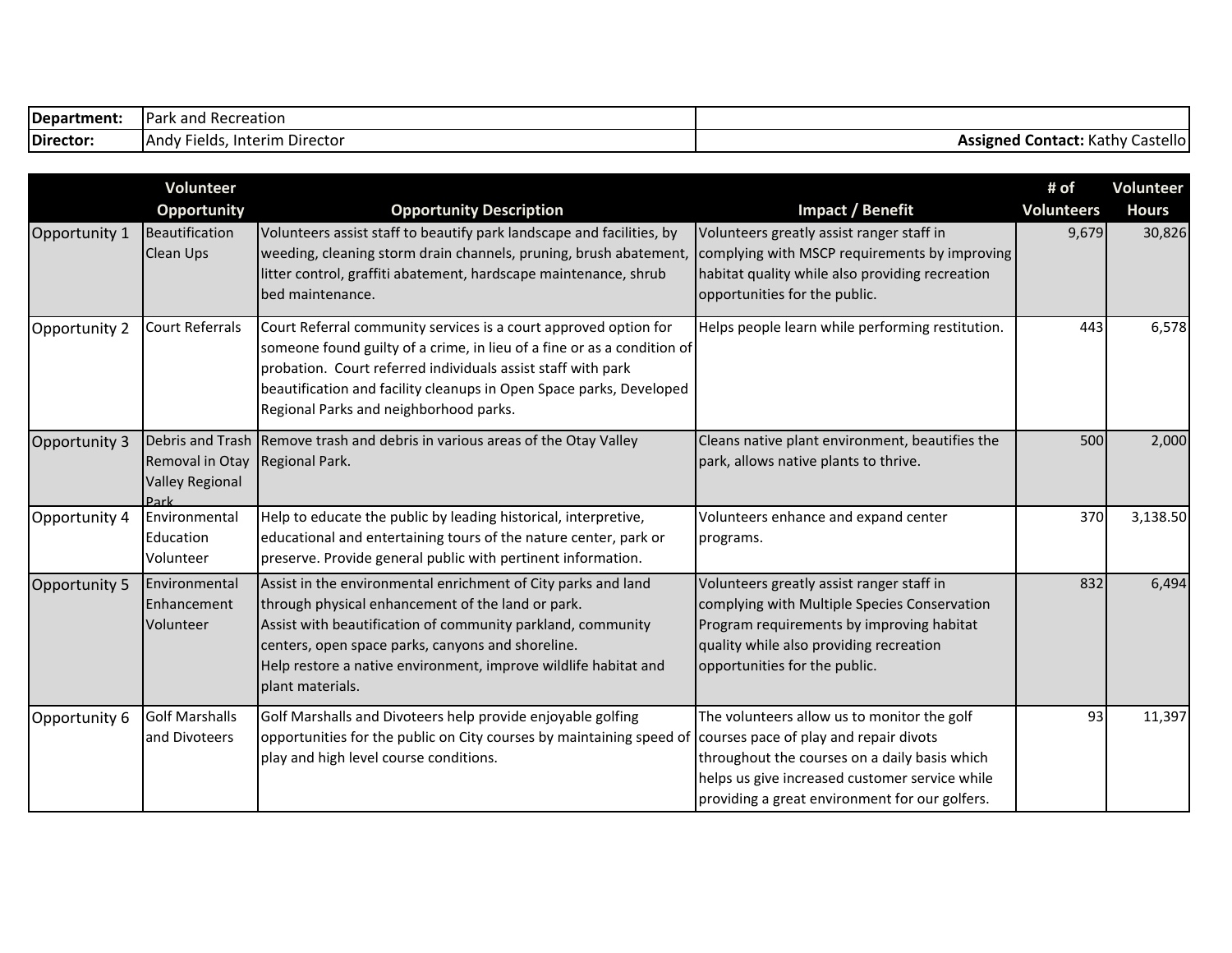| Opportunity 7                    |                                                                                           | Habitat and Trail Volunteers assist with removal of exotic and non-native vegetation<br>Restoration Crew and plant native vegetation in disturbed areas. Volunteers maintain Multiple Species Conservation Program<br>trails by construction of split rail fences and stairs. Volunteers are<br>responsible for being aware of their own physical limitations, safe<br>usage of tools, and of the environmental conditions around them.                                                                                                   | Volunteers assist ranger staff in complying with<br>requirements by improving habitat quality while<br>also providing recreation opportunities for the<br>public.                                                                                                                                            | 1,059 | 7,195  |
|----------------------------------|-------------------------------------------------------------------------------------------|-------------------------------------------------------------------------------------------------------------------------------------------------------------------------------------------------------------------------------------------------------------------------------------------------------------------------------------------------------------------------------------------------------------------------------------------------------------------------------------------------------------------------------------------|--------------------------------------------------------------------------------------------------------------------------------------------------------------------------------------------------------------------------------------------------------------------------------------------------------------|-------|--------|
| Opportunity 8                    | Interns                                                                                   | Interns assist management staff with special projects. They assist<br>with data entry, format documents, type correspondence, fax, copy<br>and file.                                                                                                                                                                                                                                                                                                                                                                                      | Intern suport staff in various ways while gaining<br>knowledge and professional level work<br>experience.                                                                                                                                                                                                    | 23    | 3,198  |
| Opportunity 9                    | <b>Mission Bay Park</b><br>and Famosa<br>Slough<br>Assistance<br>(Habitat<br>Restoration) | Mission Bay Park Ranger staff work with a variety of groups doing a<br>variety of environmental projects, including litter abatement,<br>habitat restoration, and park beautification.                                                                                                                                                                                                                                                                                                                                                    | The City benefits through creating opportunities<br>for community youth, students, retirees, families,<br>seniors and persons with disabilities to<br>participate and support Park Ranger staff by<br>assisting with environmental projects in Mission<br>Bav.                                               | 1,550 | 10,159 |
| Opportunity 10 Office Assistance |                                                                                           | Assist recreation center office employees in everyday office<br>procedures including answering phones; typing; copying; filing;<br>providing public information; entering computer data.                                                                                                                                                                                                                                                                                                                                                  | These volunteers support staff with program<br>planning, preparation and implementation.                                                                                                                                                                                                                     | 143   | 2,829  |
| Opportunity 11 Recreation        | Program<br>Assistance                                                                     | Volunteers assist staff by leading craft, ceramic, Day Camp at<br>recreation centers, and therapeutic and senior recreation programs lincreasing number of participants with the help<br>by setting up, cleaning up, hauling equipment and supplies, working of these volunteers.<br>with participants in activities, leading activities, assisting with<br>supervision of adults, youth and disabled on community outings,<br>preparing meals, running booths, public relations support, 1:1 aides<br>to participants with disabilities. | City is able to provide higher service level to the                                                                                                                                                                                                                                                          | 46    | 764    |
| Opportunity 12 San Diego Civic   | Dance<br>Association<br>Assistance                                                        | SDCDA supports City dance programs and events, funds and<br>produces performance opportunities for the City Program dancers<br>such as Free Night of Theater, Dance Fair, December Nights, Collage communicaiton, event programs, special event<br>Event and Recitals as well as outreach performances throughout<br>San Diego County. SDCDA funds merit scholarships, college<br>scholarships, costume assistance and specialty dance training with<br>guest artists nationwide for both dancers and teachers.                           | They assist the dance specialist with dance<br>marketing and maintenance of social<br>coordination, technical support for theater<br>performance, clean up projects, costume design<br>and creation, box office support, event<br>concessions, cast party coordination and student<br>data base maintenance. | 1,214 | 27,242 |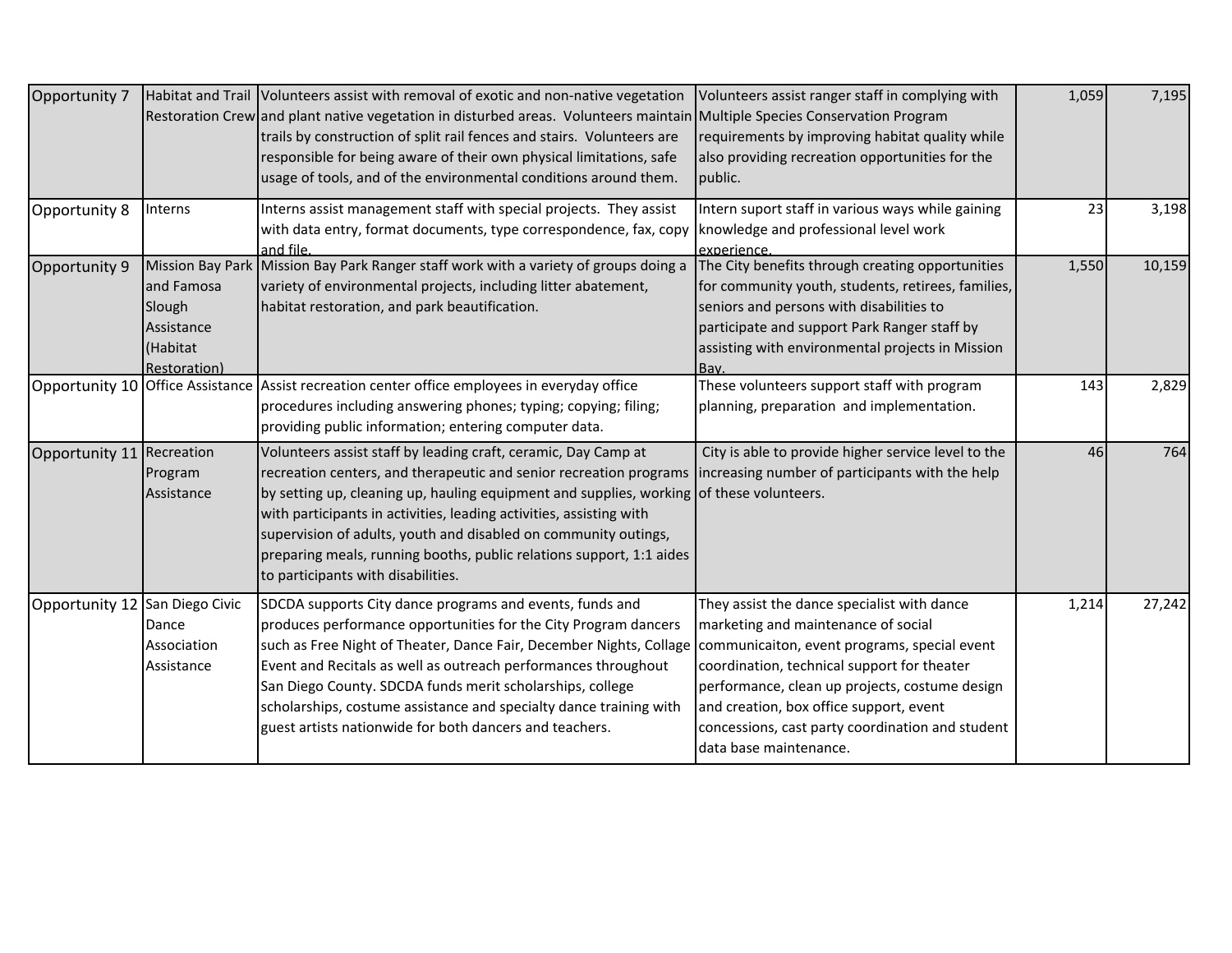| Opportunity 13 Scorekeepers,<br>Opportunity 14 Seasonal Sport | Officials, Timers<br>Coaches                | Volunteers assist with youth sport leagues by officiating,<br>scorekeeping and timing at sport competitions and events.<br>Volunteers teach skills and rules of the sport to youth participants.<br>They emphasize good sportsmanship and fairplay, submit coach<br>ethics and team rosters, arrange travel for athletes, attend<br>meetings for citywide basketball, soccer, baseball, flag football,<br>swim, water polo and volleyball leagues. | Basketball, flag football, baseball, soccer<br>volleyball, swimming and waterpolo leagues have<br>fair play, rules and regulations applied by<br>experienced volunteers. Parents engage in<br>community youth activities as timers at youth<br>Parent and community volunteers assist staff to<br>engage and lead community youth sport teams,<br>assist staff with practice and intracity<br>competition, and multi level division play. | 24<br>240 | 1,368<br>17,166 |
|---------------------------------------------------------------|---------------------------------------------|----------------------------------------------------------------------------------------------------------------------------------------------------------------------------------------------------------------------------------------------------------------------------------------------------------------------------------------------------------------------------------------------------------------------------------------------------|-------------------------------------------------------------------------------------------------------------------------------------------------------------------------------------------------------------------------------------------------------------------------------------------------------------------------------------------------------------------------------------------------------------------------------------------|-----------|-----------------|
| Opportunity 15 Senior Services                                | Program<br>Assistance                       | Volunteers assist with set-up, clean-up, decorating, guest check-in,<br>serving of refreshments and collection of fees at bi-weekly senior<br>dances and quarterly special events. Volunteers research, plan and<br>lead monthly out-of-town trips. Volunteers open and close the<br>Senior Lounge in Balboa Park seven days a week,, serving<br>refreshments, leading activities, providing information and referral<br>and clean up.             | Volunteers assist with the increased demand for<br>service from a growing senior population. They<br>are critical for the daily operation of the<br>program.                                                                                                                                                                                                                                                                              | 1,206     | 14,675          |
| Opportunity 16 Special Event                                  | Assistance                                  | Special event and program support assistance.                                                                                                                                                                                                                                                                                                                                                                                                      | Events run smoother with tasks delegated to a<br>variety of volunteers.                                                                                                                                                                                                                                                                                                                                                                   | 719       | 3,583           |
| Opportunity 17 Therapeutic                                    | Recreation<br><b>Services</b><br>Volunteers | These volunteers support staff with program planning, preparing<br>and implementation.                                                                                                                                                                                                                                                                                                                                                             | Volunteers assist with the increased demand for<br>service from adults and youth with disabilities.<br>They are critical for the daily operation of the<br>nrogram                                                                                                                                                                                                                                                                        | 1,739     | 14,459          |
|                                                               | Rose Garden,<br>Park                        | Opportunity 18 Trees for Health, Friends of Balboa Park, Rose Corp, Trees for Health and Offshoot<br>Tour Groups assist staff with care, beautification and community<br>Friends of Balboa education of the 13 specialized gardens in Balboa Park.                                                                                                                                                                                                 | The skill, and high level horticultural expertise<br>and knowledge in supporting the care and<br>growth of the gardens,                                                                                                                                                                                                                                                                                                                   | 1,189     | 5,572           |
| Opportunity 19                                                | in the Park<br>Support                      | Twilight Concerts Volunteers support staff in the planning, coordination and<br>distribution of program flyers, They greet patrons, for each of the<br>free 26 summer twilight concerts in Balboa Park.                                                                                                                                                                                                                                            | 26-28 free community concerts are scheduled,<br>throughout the summer at the Organ Pavillion in<br>Balboa Park                                                                                                                                                                                                                                                                                                                            | 215       | 1,550           |
| Opportunity 20 Large Group                                    |                                             | Groups of 100 or more interested in volunteering to beautify parks,<br>Volunteer Events canyons and coastline.                                                                                                                                                                                                                                                                                                                                     | Provides additional resources to perform project<br>related tasks.                                                                                                                                                                                                                                                                                                                                                                        | 600       | 2,250           |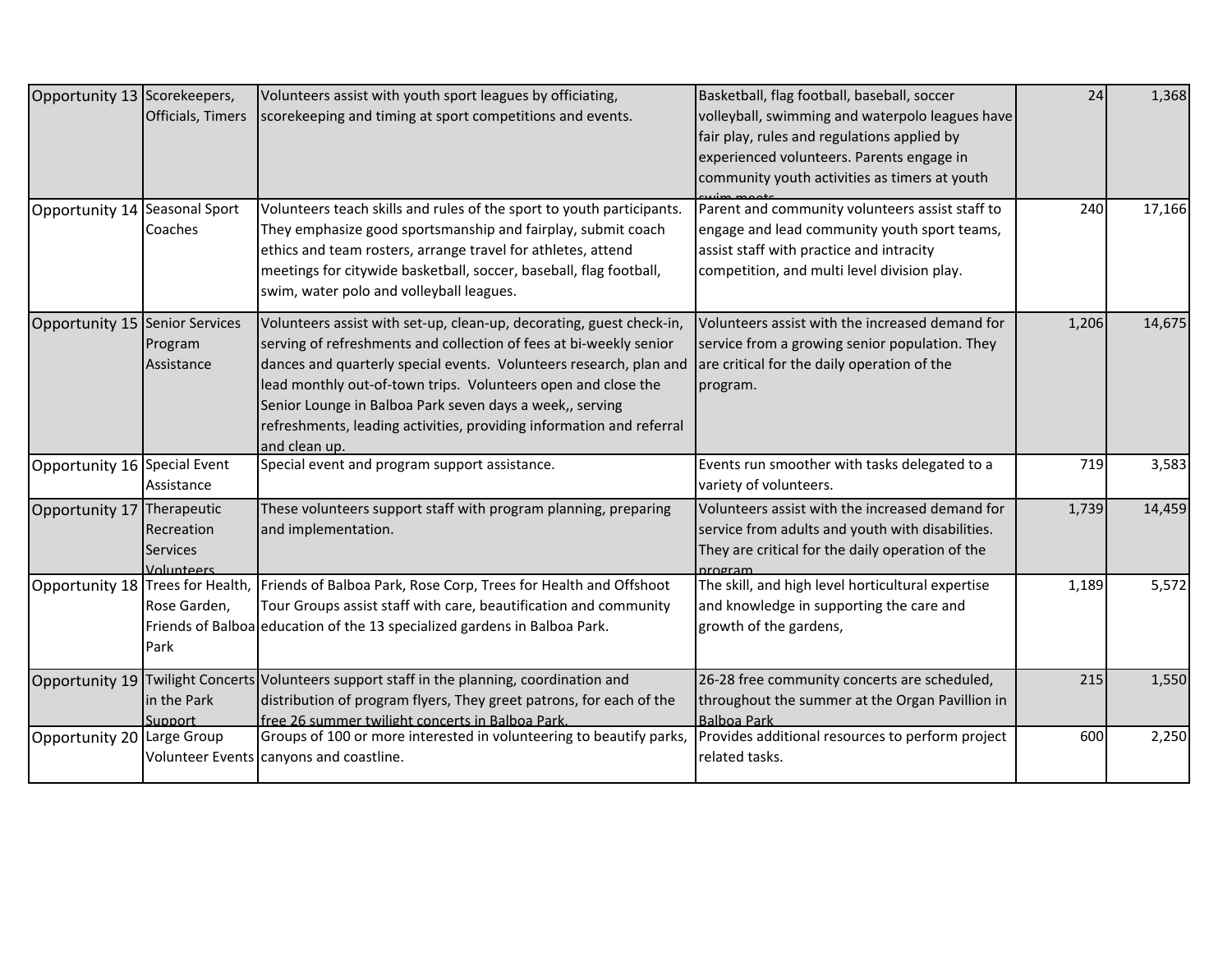| Opportunity 21 Visitor Center, | Trail Guide, and<br>Park Patrol<br>Support | Visitor and Nature Center Volunteers help by answering phones,<br>assisting in gift shops and providing information to the public. Trail<br>guides organize and conduct walks, provide educational knowledge<br>of park regulations, and respond to medical situations. Park Patrol<br>support patrols areas on foot and bike and reports trail conditions,<br>homeless activity, and pick up trash.                                                                                                                                        | One staff person is assigned to center volunteers<br>who help keep the center open to the public and<br>provide wonderful programs for all ages.                                                                                                                                                                                                                                                                                                                                                                     | 78  | 984   |
|--------------------------------|--------------------------------------------|---------------------------------------------------------------------------------------------------------------------------------------------------------------------------------------------------------------------------------------------------------------------------------------------------------------------------------------------------------------------------------------------------------------------------------------------------------------------------------------------------------------------------------------------|----------------------------------------------------------------------------------------------------------------------------------------------------------------------------------------------------------------------------------------------------------------------------------------------------------------------------------------------------------------------------------------------------------------------------------------------------------------------------------------------------------------------|-----|-------|
| Opportunity 22 Wellness and    | <b>Fitness</b><br>Instructors              | Volunteers lead tai chi, hatha and kundalini yoga, zumba and<br>aerobic dance classes to community members.                                                                                                                                                                                                                                                                                                                                                                                                                                 | Specialized yoga and dance classes are taught by<br>volunteers at no cost to community members.                                                                                                                                                                                                                                                                                                                                                                                                                      |     | 354   |
| Opportunity 23 Recreation      | <b>Council</b><br><b>IMembers</b>          | Volunteers serve on the Disabled Services Advisory Council and<br>Recreation Councils which supports Therapeutic Recreation Services City through the financial support provided by<br>and Recreation Centers. Volunteers provide advocacy, public<br>relations support, liaise with the community, administer contract<br>programs, fundraising and grant support, and serve as the fiscal<br>agent for TRS and community programs. Volunteers also assist at<br>special events throughout the year as weel as attend Monthly<br>Meetings. | Thousands of dollars in savings is realized by the<br>volunteers. Through fundraising, donations and<br>grants, these volunteers fund programs that<br>were formerly paid with Non Personnel Expenses<br>from City budget. In addition, these volunteers<br>provide knowledge on special populations,<br>community needs, and are able to advise staff in<br>a capacity not provided by the City. These<br>volunteers liaise with the community to promote<br>programs and recruit new participants for<br>programs. | 299 | 4,071 |
| Opportunity 24 Quarterly Park  | Maintenance<br>Inspections                 | Volunteers assess the park maintenance conditions at parks<br>throughout the City from a park user's perspective.                                                                                                                                                                                                                                                                                                                                                                                                                           | This program meets one of the department's<br>performance measures as outlined in the<br>Strategic Plan.                                                                                                                                                                                                                                                                                                                                                                                                             |     | 205   |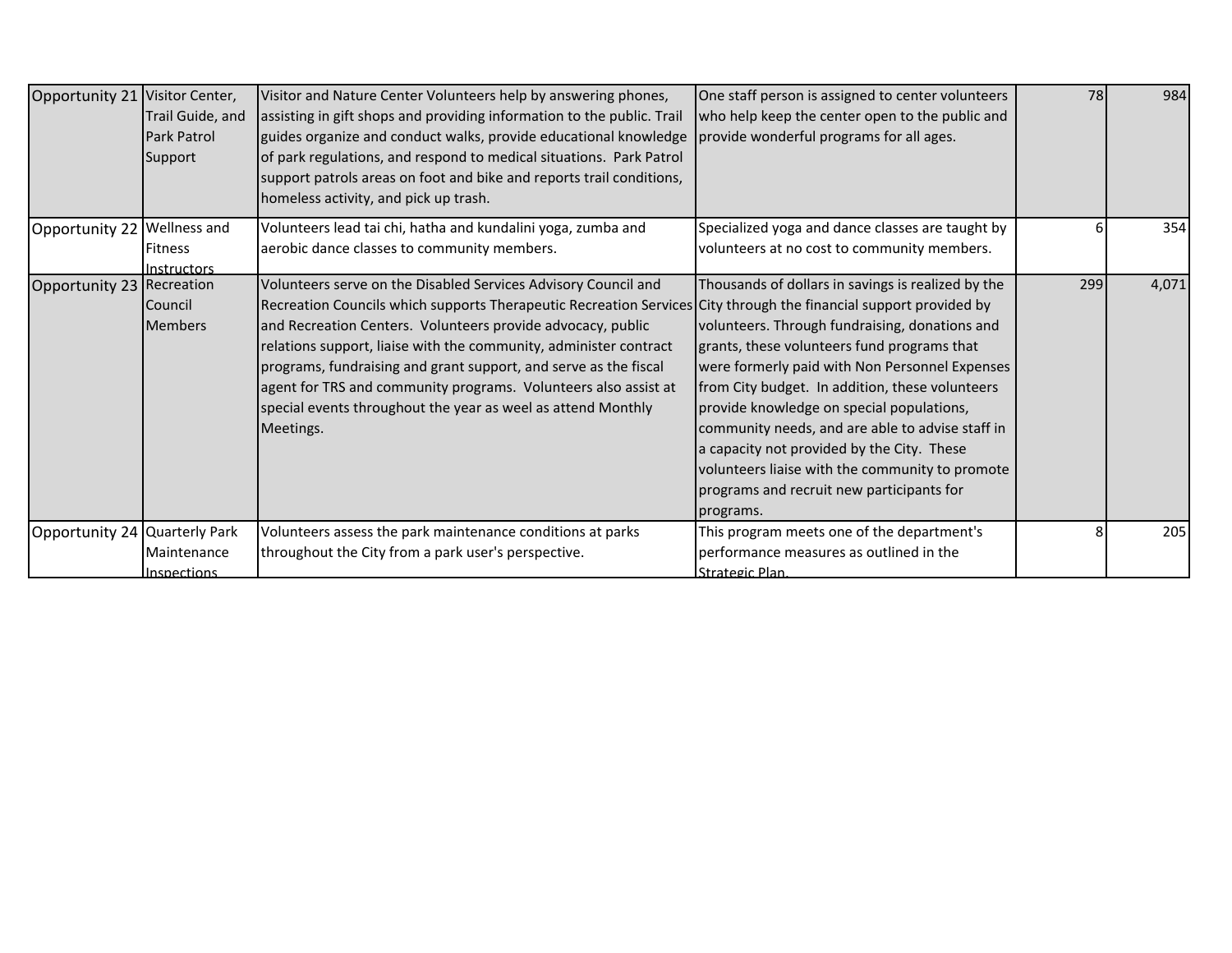| Department: | <b>IPolice</b>         |                                                                    |
|-------------|------------------------|--------------------------------------------------------------------|
| Director:   | William<br>. Lansdowne | .<br>Assigned<br>. Alber<br><b>Contact:</b><br>$\sim$<br>LCU.<br>. |

|               | Volunteer<br><b>Opportunity</b>                     | <b>Opportunity Description</b>                                                                                                                                                                                                                                                                                                                                                                                                                                                                                            | Impact / Benefit                                                                                                                                                                  | # of<br><b>Volunteers</b> | <b>Volunteer</b><br><b>Hours</b> |
|---------------|-----------------------------------------------------|---------------------------------------------------------------------------------------------------------------------------------------------------------------------------------------------------------------------------------------------------------------------------------------------------------------------------------------------------------------------------------------------------------------------------------------------------------------------------------------------------------------------------|-----------------------------------------------------------------------------------------------------------------------------------------------------------------------------------|---------------------------|----------------------------------|
| Opportunity 1 | <b>Retired Senior</b><br>Volunteer<br>Patrol (RSVP) | RSVPs are volunteers 50 years old or older who serve as extra RSVPs perform of variety of duties that help<br>'eyes and ears" in the community. They are trained to assist<br>police and to serve the community as an additional resource.<br>RSVPs visit people who live alone and ensure their well-being.<br>They also conduct vacation house checks and help with mail<br>runs to the City Attorney and District Attorney offices. Traffic service.<br>RSVPs receive additional training and can also direct traffic. | patrol officers and the police department.<br>They are a resource to the community and<br>help people who need assistance that does<br>not rise to the level of a police call for | 372                       | 123,800                          |
| Opportunity 2 | Volunteers In<br>Policing (VIP)                     | VIPs help with a multitude of administrative jobs. VIPs are a<br>resource available to assist Investigative and Area Station<br>Detectives. Some VIPs have specialized skills and work in<br>specific fields, such as coordinating the department's<br>Speakers Bureau and Crime Prevention Through<br>Environmental Design (CPTED).                                                                                                                                                                                      | VIPs provide additional resources to the<br>community and to the department.                                                                                                      | 127                       | 19,000                           |
| Opportunity 3 | Crisis<br>Intervention                              | Crisis interventionists are on call 24 hours a day and respond<br>to traumatic incidents to help officers by comforting<br>distraught family members and putting them in touch with<br>resources they will need once the immediate crisis has<br>passed. By interacting with the family, crisis interventionists<br>allow officers to clear scenes and respond to other calls for<br>service.                                                                                                                             | Crisis Interventionists are an additional<br>resource to the community and help police<br>officers return to field work more quickly.                                             | 90                        | 14,185                           |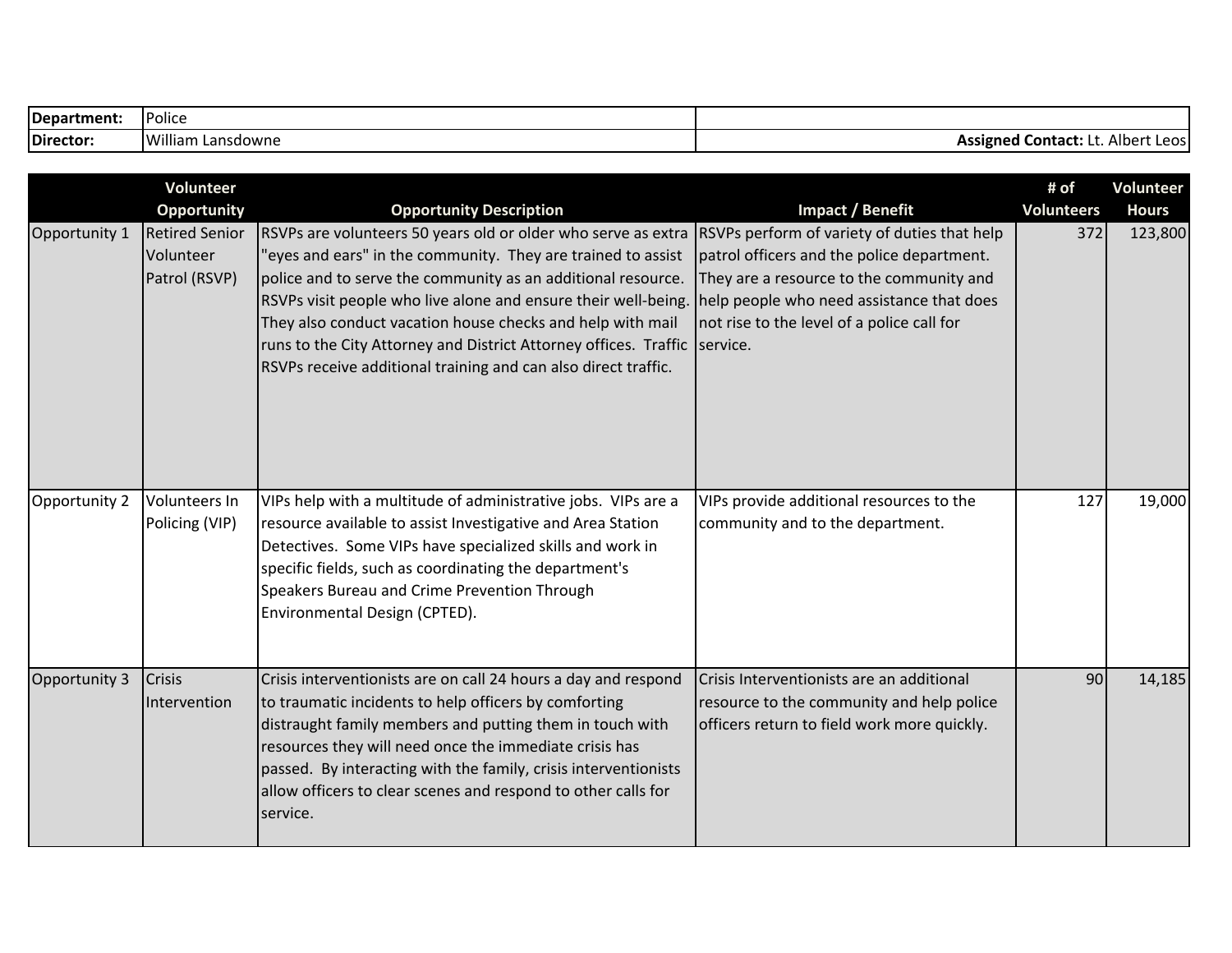| Opportunity 4 | Cadet Program | Cadets are young volunteers (16-21 years old) who assist<br>officers with a variety of jobs. Cadets attend numerous city<br>events in their official capacity as cadets. They also go on<br>Ride Alongs with sworn officers and get the opportunity to<br>learn about law enforcement careers. Those who are<br>interested in law enforcement careers use their experiences<br>as Cadets to help them become sworn officers. | Cadets serve as a liaison between the police<br>department and young people in the<br>community. Their contributions to the police<br>department help build positive relationships<br>with community youth. The program has<br>been a recruiting tool for future police<br>officers. | 59 | 10,000 |
|---------------|---------------|------------------------------------------------------------------------------------------------------------------------------------------------------------------------------------------------------------------------------------------------------------------------------------------------------------------------------------------------------------------------------------------------------------------------------|--------------------------------------------------------------------------------------------------------------------------------------------------------------------------------------------------------------------------------------------------------------------------------------|----|--------|
| Opportunity 5 |               | Police Reserves Reserve officers are sworn police officers with the same<br>duties and abilities as a full-time police officer when they are<br>on duty or performing an authorized assignment. Reserve<br>officers should be utilized wherever full-time officers are<br>assigned and should not routinely be relegated to prisoner<br>processing or transportation details.                                                | Reserve Officers augment the department's<br>regular force through the strategic<br>deployment of sworn reserve police officers<br>in a variety of assignments.                                                                                                                      | 27 | 6,200  |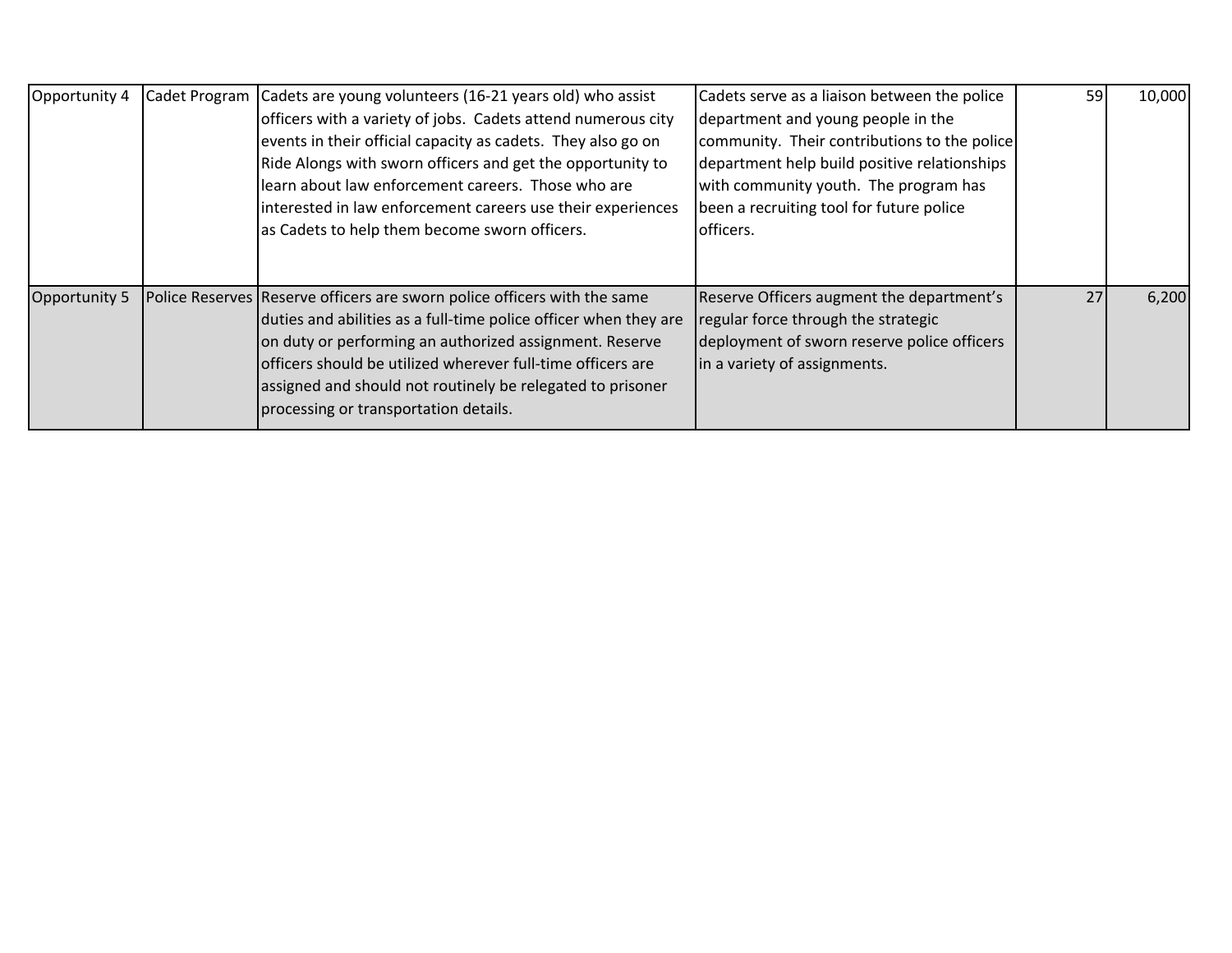| Department: | $\cdots$<br>.<br>: Utilities<br>TPublic |                                               |
|-------------|-----------------------------------------|-----------------------------------------------|
| Director:   | <b>Halla</b><br>- Razak                 | <b>Assigned Contact:</b><br>Hanson i<br>- rir |

|               | Volunteer          |                                                                   |                                                  | # of              | Volunteer    |
|---------------|--------------------|-------------------------------------------------------------------|--------------------------------------------------|-------------------|--------------|
|               | <b>Opportunity</b> | <b>Opportunity Description</b>                                    | Impact / Benefit                                 | <b>Volunteers</b> | <b>Hours</b> |
| Opportunity 1 | Creek to Bay       | Litter abatement clean up along Otay Reservoir shoreline, Proctor | Volunteers contribute to the beautification and  | 25                | 100          |
|               | Volunteer Clean    | Valley and lake reservoirs                                        | environmental protection of the community.       |                   |              |
|               | Up by "I Love a    |                                                                   |                                                  |                   |              |
|               | clean San Diego"   |                                                                   |                                                  |                   |              |
|               | Non native tree    |                                                                   |                                                  | 20                | 120          |
| Opportunity 2 |                    | Removing of invasive trees and plants                             | Volunteers help to restore a native environment, |                   |              |
|               | removal program    |                                                                   | improve wildlife habitat and plant native        |                   |              |
|               |                    |                                                                   | materials.                                       |                   | 300          |
| Opportunity 3 | Assist with the    | Assists anglers, explains rules and regulations                   | Volunteers provide additional customer service   |                   |              |
|               | Ifishing program.  |                                                                   | to lake and fishing patrons.                     |                   |              |
| Opportunity 4 | Love a clean       | Litter control around lake, painting, building.                   | Scouts support area projects and earn Eagle      | 195               | 615          |
|               | SD/Eagle           |                                                                   | Scout achievements.                              |                   |              |
|               | Scouts/school      |                                                                   |                                                  |                   |              |
|               | <b>Credit</b>      |                                                                   |                                                  |                   |              |
|               |                    |                                                                   |                                                  |                   |              |
| Opportunity 5 | Lake Patrol        | Boat and shoreline permit checks.                                 | Assists staff in checking boat permits at Lakes. | 3                 | 162          |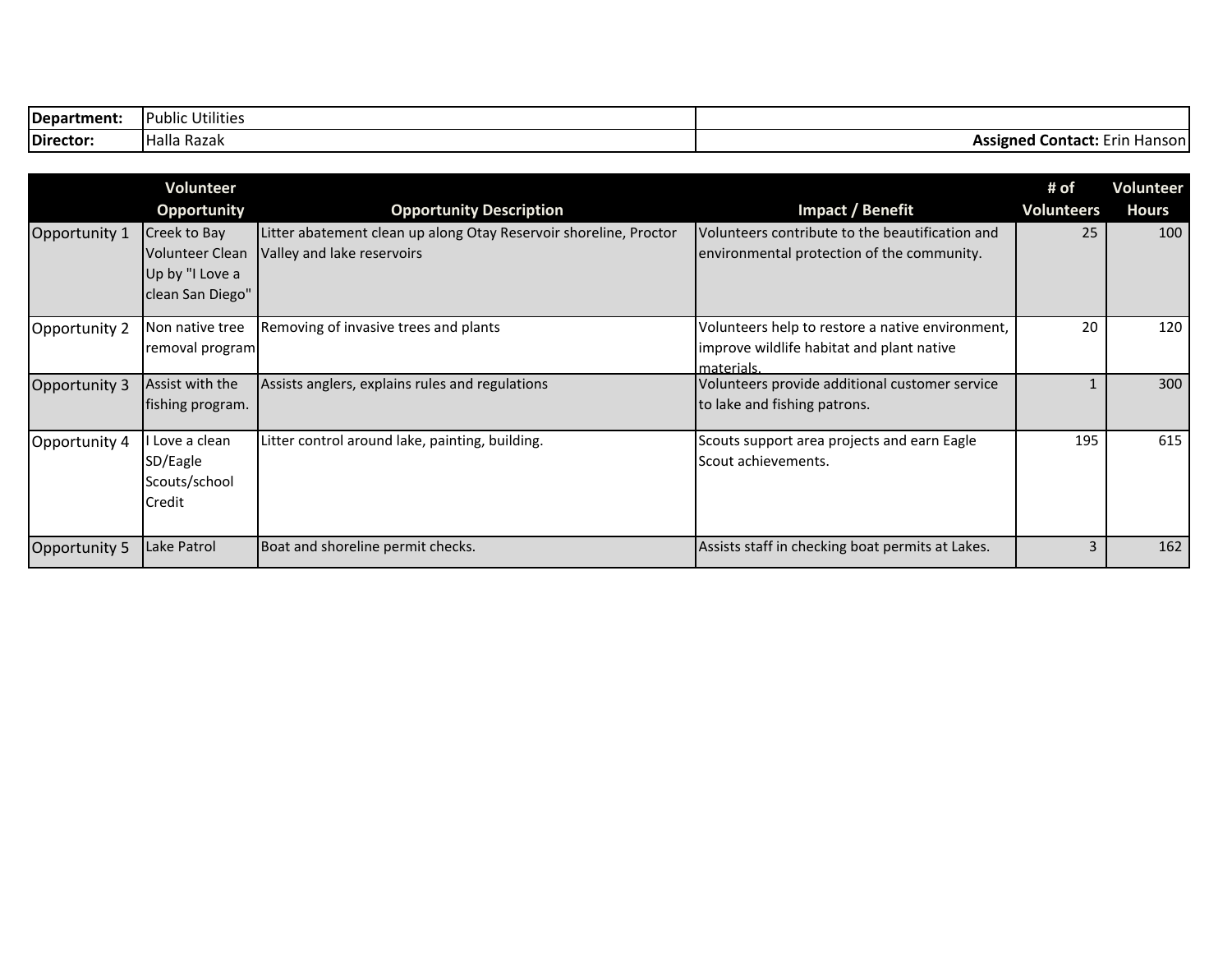| Department: | Contracting<br><b>Purchasing and</b> |                                       |
|-------------|--------------------------------------|---------------------------------------|
| Director:   | Gakunga<br>Dennis <b>1</b>           | Assigned<br>Contact:<br>: Karvn Baker |

|               | <b>Volunteer</b>         |                                                                                                                                                                                                                                                                                                                                                                                                                                                                                                                                            |                                                                                             | # of              | <b>Volunteer</b> |
|---------------|--------------------------|--------------------------------------------------------------------------------------------------------------------------------------------------------------------------------------------------------------------------------------------------------------------------------------------------------------------------------------------------------------------------------------------------------------------------------------------------------------------------------------------------------------------------------------------|---------------------------------------------------------------------------------------------|-------------------|------------------|
|               | <b>Opportunity</b>       | <b>Opportunity Description</b>                                                                                                                                                                                                                                                                                                                                                                                                                                                                                                             | Impact / Benefit                                                                            | <b>Volunteers</b> | <b>Hours</b>     |
| Opportunity 1 | Volunteer<br>opportunity | Volunteer assists by placing contracts in folders according to bid<br>number and bid name and organizing the file folders. Assists with<br>bid tabulations and customer service.                                                                                                                                                                                                                                                                                                                                                           | Provide department employees with office<br>support for contracts and bids.                 |                   | 525              |
| Opportunity 2 | Volunteer<br>opportunity | Volunteer attends meetings (P&C/EOCP/Council, PreBids) shadows<br>Procurement Specialist, scans documents for posting and filing.<br>Helps organize sole source contracts, reviews contracts and helps<br>update insurance requirements, also assists in a research project<br>regarding contracts going before council. Works with DSD using his<br>expertise with Auto Cad to help with work backlog. Attends various<br>ride alongs with Public Works to better understand the City<br>government in relation to public works processes | Supported employees with various research and<br>data entry projects.                       |                   | 120              |
| Opportunity 3 | Volunteer<br>opportunity | Volunteer assists in contract renewal of approximately 120<br>contracts. Communicates with vendors and City departments to<br>determine if contracts are to be renewed. Assists support staff in<br>contract renewal to keen contracts active                                                                                                                                                                                                                                                                                              | Assists employees with contract renewal process<br>and provides communication with vendors. |                   | 170              |
| Opportunity 4 | Volunteer<br>opportunity | Assists with bid tabulations of approximately 55 contracts.<br>Communicates with staff to determine which tabulations need to<br>be processed. Assists support staff in keeping contracts active.                                                                                                                                                                                                                                                                                                                                          | Assists employees with bid tabulation process                                               |                   | 200              |